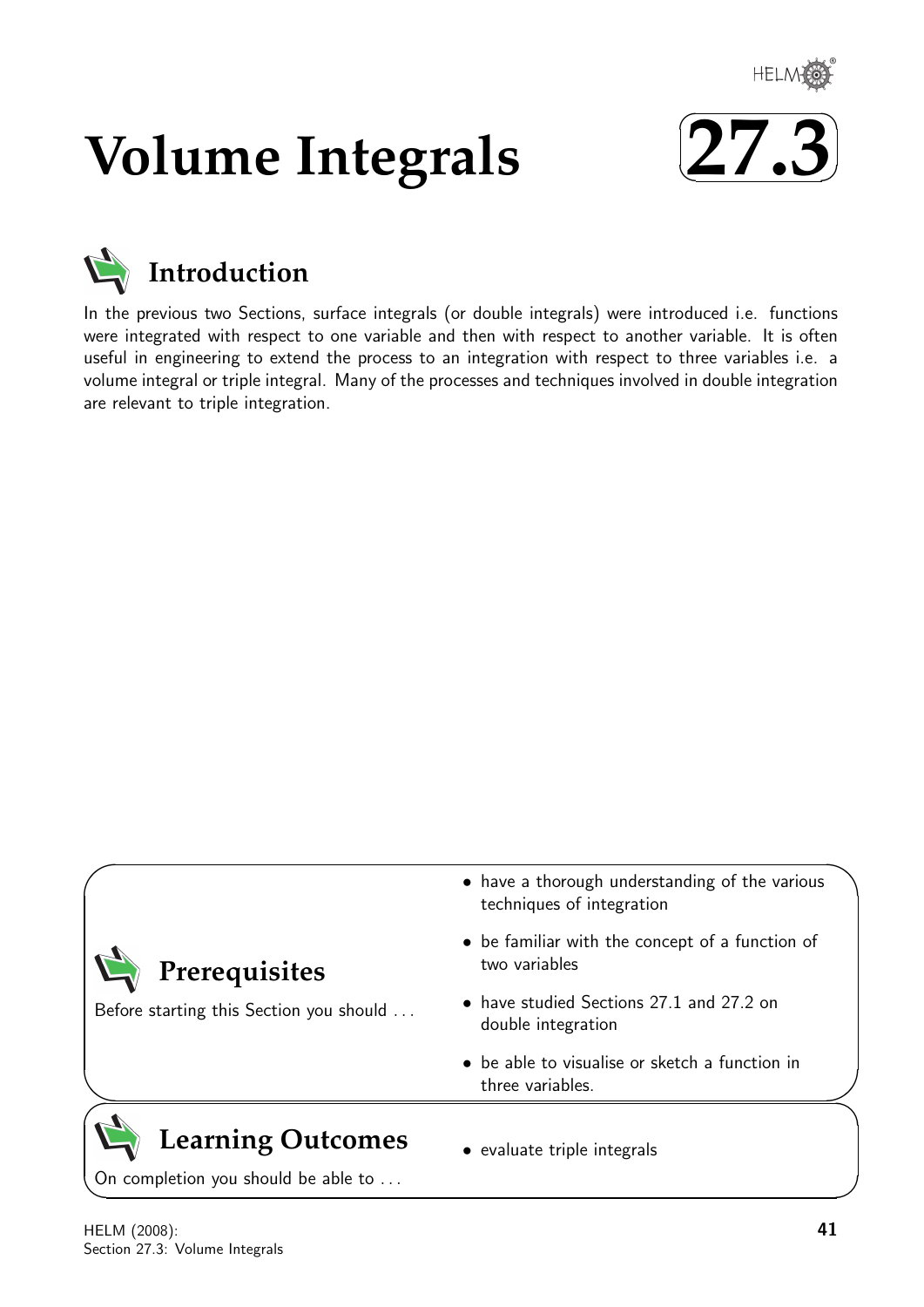# **1. Example of volume integral: mass of water in a reservoir**

Sections 27.1 and 27.2 introduced an example showing how the force on a dam can be represented by a double integral. Suppose, instead of the total force on the dam, an engineer wishes to find the total mass of water in the reservoir behind the dam. The mass of a little element of water (dimensions  $\delta x$ in length,  $\delta y$  in breadth and  $\delta z$  in height) with density  $\rho$  is given by  $\rho \delta z \delta y \delta x$  (i.e. the mass of the element is given by its density multiplied by its volume).

The density may vary at different parts of the reservoir e.g. due to temperature variations and the water expanding at higher temperatures. It is important to realise that the density  $\rho$  may be a function of all three variables, x, y and z. For example, during the spring months, the depths of the reservoir may be at the cold temperatures of the winter while the parts of the reservoir nearer the surface may be at higher temperatures representing the fact that they have been influenced by the warmer air above; this represents the temperature varying with the vertical coordinate  $z$ . Also, the parts of the reservoir near where streams flow in may be extremely cold as melting snow flows into the reservoir. This represents the density varying with the horizontal coordinates x and y.

Thus the mass of a small element of water is given by  $\rho(x, y, z) \delta z \delta y \delta x$  The mass of water in a column is given by the integral  $\,\int^0$  $-h(x,y)$  $\rho(x,y,z)$   $dz\delta y\delta x$  where the level  $z=0$  represents the surface of the reservoir and the function  $h(x, y)$  represents the depth of the reservoir for the particular values of  $x$  and  $y$  under consideration. [Note that the depth is positive but as it is measured downwards, it represents a negative value of  $z$ .

The mass of water in a slice (aligned parallel to the x-axis) is given by integrating once more with respect to  $y$  i.e.  $\int^{y_2(x)}$  $y_1(x)$  $\int_0^0$  $-h(x,y)$  $\rho(x,y,z)$   $dzdy\delta x.$  Here the functions  $y_1(x)$  and  $y_2(x)$  represent the extreme values of  $y$  for the value of  $x$  under consideration.

Finally the total mass of water in the reservoir can be found by integrating over all  $x$  i.e.

$$
\int_a^b \int_{y_1(x)}^{y_2(x)} \int_{-h(x,y)}^0 \rho(x,y,z) dz dy dx.
$$

To find the total mass of water, it is necessary to integrate the density three times, firstly with respect to z (between limits dependent on x and y), then with respect to y (between limits which are functions of x) and finally with respect to x (between limits which are constant).

This is an example of a triple or volume integral.

# **2. Evaluating triple integrals**

A triple integral is an integral of the form

$$
\int_a^b \int_{p(x)}^{q(x)} \int_{r(x,y)}^{s(x,y)} f(x, y, z) dz dy dx
$$

The evaluation can be split into an "inner integral" (the integral with respect to  $z$  between limits which are functions of x and y), an "intermediate integral" (the integration with respect to y between limits which are functions of  $x$ ) and an "outer integral" (the integration with respect to  $x$  between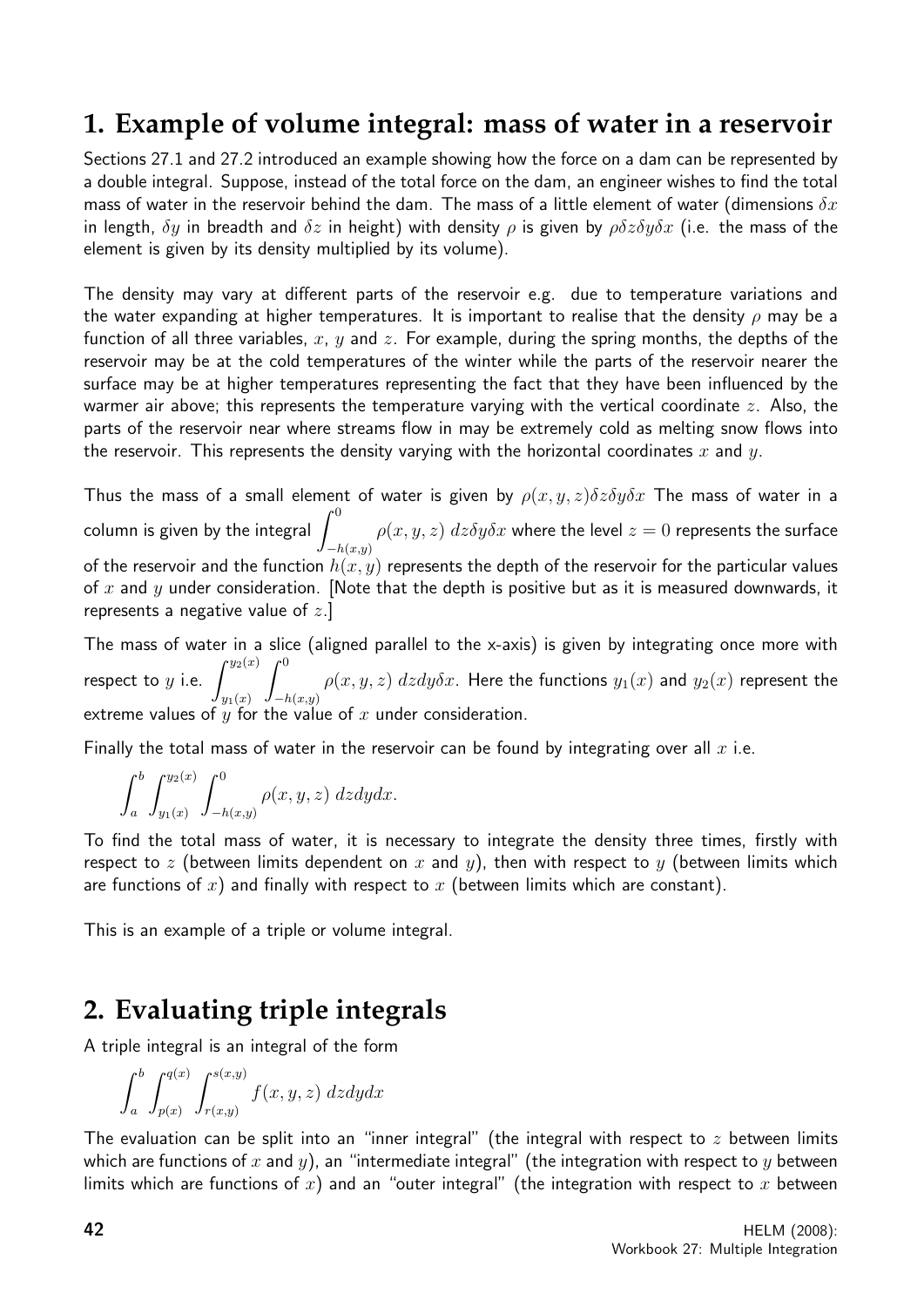

limits which are constants. Note that there is nothing special about the variable names  $x, y$  and  $z$ : other variable names could have been used instead.

Triple integrals can be represented in different ways. V  $f\ dV$  represents a triple integral where the  $dV$  is replaced by  $dx dy dz$  (or equivalent) and the limit of V on the integral is replaced by appropriate limits on the three integrals.

Note that the integral  $\overline{I}$ V  $dV$  (i.e. integrating the function  $f(x,y,z)=1)$  gives the volume of the relevant shape. Hence the alternative name of volume integral.

One special case is where the limits on all the integrals are constants (a constant is, of course, a special case of a function). This represents an integral over a cuboidal region.

**Example 16**

Consider a cube  $V$  of side 1.

- (a) Express the integral  $\overline{I}$ V  $f\ dV$  (where  $f$  is any function of  $x,\ y$  and  $z)$  as a triple integral.
- (b) Hence evaluate  $\int$ V  $(y^2 + z^2) dV$





#### Solution

(a) Consider a little element of length dx, width dy and height dz. Then  $\delta V$  (the volume of the small element) is the product of these lengths  $dxdydz$ . The function is integrated three times. The first integration represents the integral over the vertical strip from  $z = 0$  to  $z = 1$ . The second integration represents this strip sweeping across from  $y = 0$  to  $y = 1$  and is the integration over the slice that is swept out by the strip. Finally the integration with respect to  $x$  represents this slice sweeping from  $x = 0$  to  $x = 1$  and is the integration over the entire cube. The integral therefore becomes

$$
\int_0^1 \int_0^1 \int_0^1 f(x, y, z) dz dy dx
$$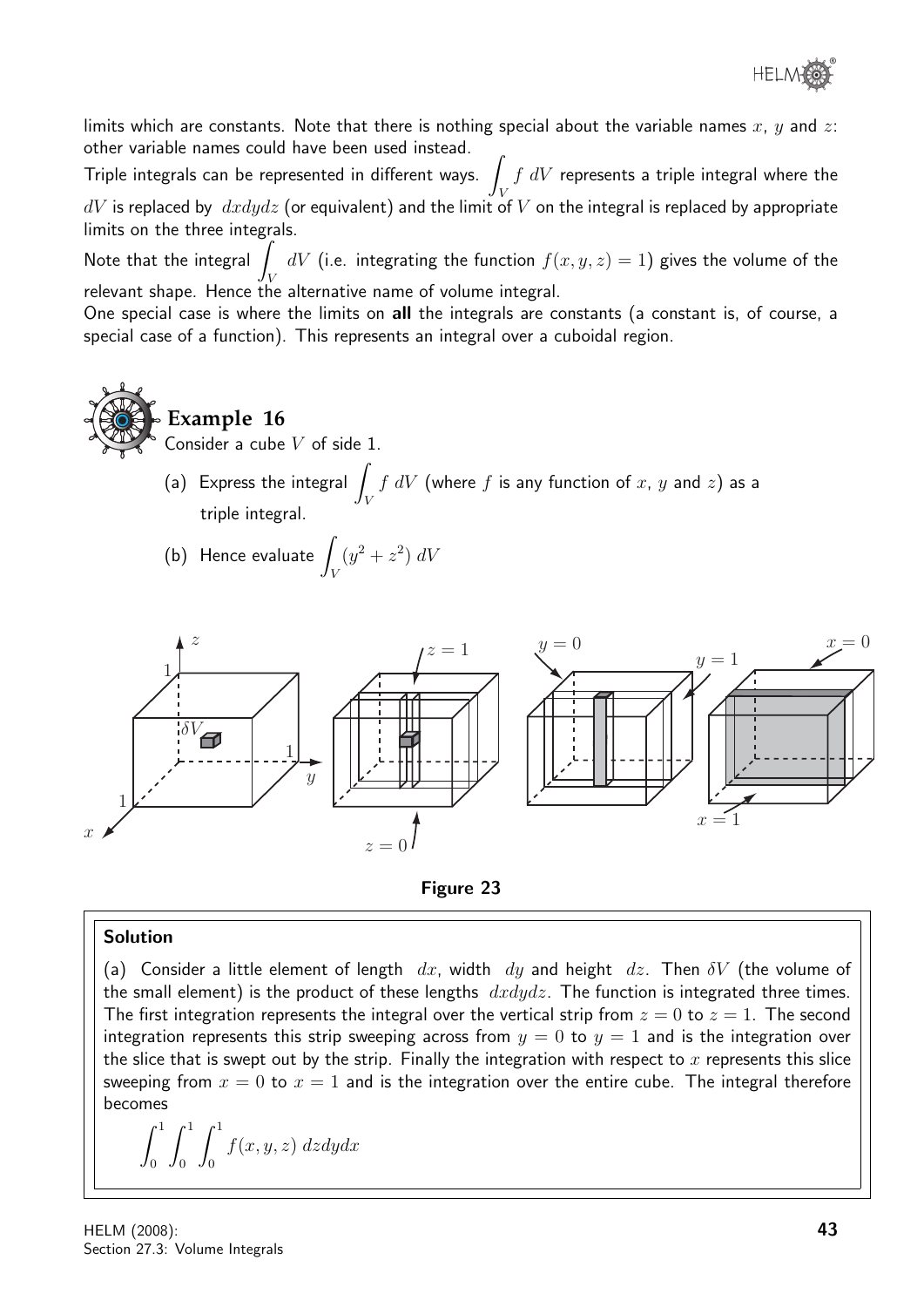## Solution (contd.)

(b) In the particular case where the function is  $f(x, y, z) = y^2 + z^2$ , the integral becomes

$$
\int_0^1 \int_0^1 \int_0^1 (y^2 + z^2) \, dz dy dx
$$

The inner integral is

$$
\int_0^1 (y^2 + z^2) dz = \left[ y^2 z + \frac{1}{3} z^3 \right]_{z=0}^1 = y^2 \times 1 + \frac{1}{3} \times 1 - y^2 \times 0 - \frac{1}{3} \times 0 = y^2 + \frac{1}{3}
$$

This inner integral is now placed into the intermediate integral to give

$$
\int_0^1 (y^2 + \frac{1}{3}) \, dy = \left[ \frac{1}{3} y^3 + \frac{1}{3} y \right]_{y=0}^1 = \frac{1}{3} \times 1^3 + \frac{1}{3} \times 1 - \frac{1}{3} \times 0^3 - \frac{1}{3} \times 0 = \frac{2}{3}
$$

Finally, this intermediate integral can be placed into the outer integral to give

$$
\int_0^1 \frac{2}{3} dx = \left[\frac{2}{3}x\right]_0^1 = \frac{2}{3} \times 1 - \frac{2}{3} \times 0 = \frac{2}{3}
$$



### Solution

The inner integral is given by integrating the function with respect to z while keeping x and y constant.

$$
\int_0^3 8xyz \, dz = \left[ 4xyz^2 \right]_0^3 = 4xy \times 9 - 0 = 36xy
$$

This result is now integrated with respect to  $y$  while keeping  $x$  constant:

$$
\int_0^2 36xy \, dy = \left[ 18xy \right]_0^2 = 18x \times 4 - 0 = 72x
$$

Finally, this result is integrated with respect to  $x$ :

$$
\int_0^1 72x \, dx = \left[ 36x^2 \right]_0^1 = 36 \times 1 - 0 = 36
$$
  
Hence, 
$$
\int_0^1 \int_0^2 \int_0^3 8xyz \, dz dy dx = 36
$$

More generally, the limits on the inner integral may be functions of the "intermediate" and "outer" variables and the limits on the intermediate integral may be functions of the "outer" variable.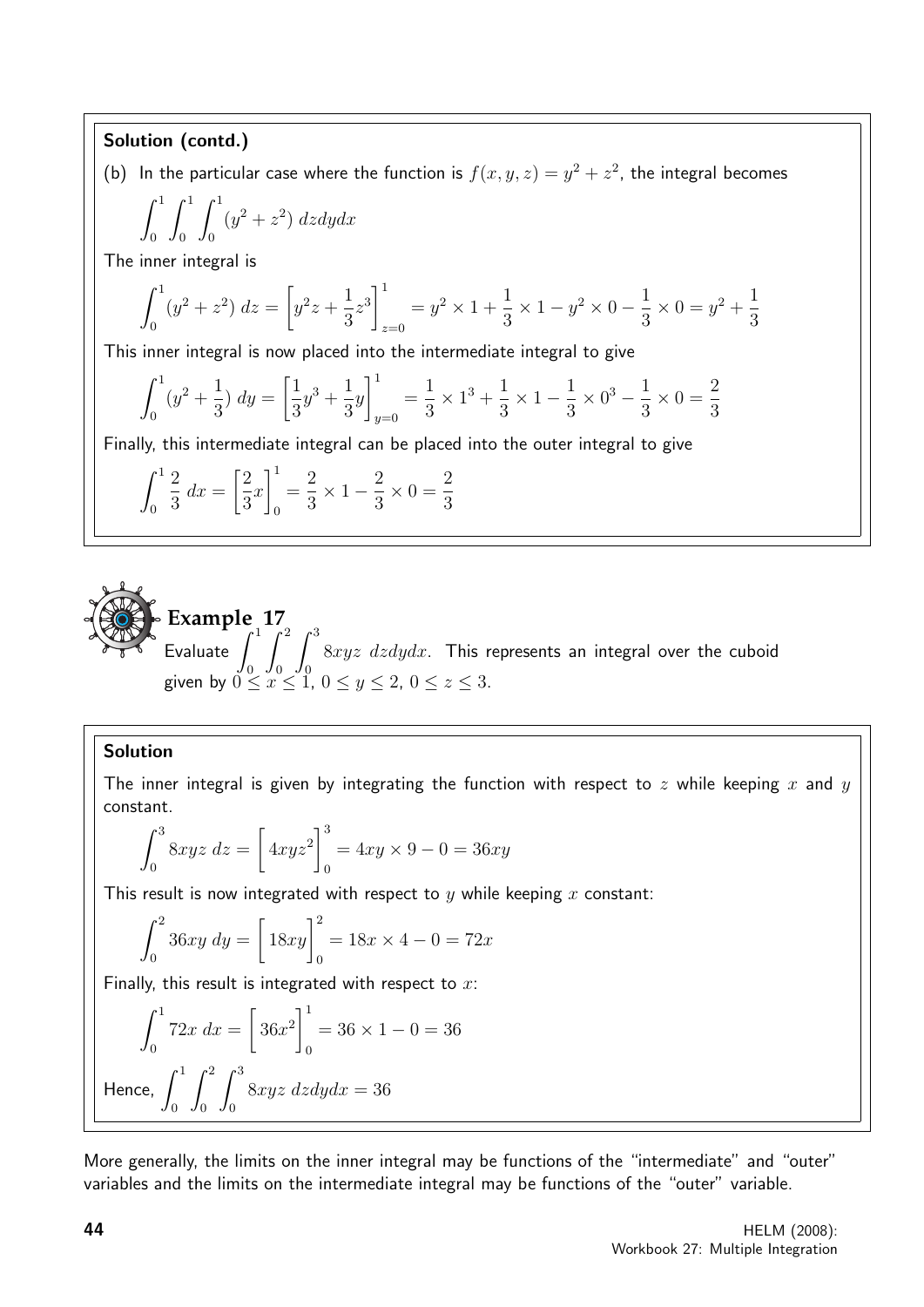

# **Example 18**

V is the tetrahedron bounded by the planes  $x = 0$ ,  $y = 0$ ,  $z = 0$  and  $x+y+z=4$ . (see Figure 24).



Figure 24

- $(a)$  Express  $\overline{\phantom{a}}$ V  $f(x,y,z)$   $dV$  (where  $f$  is a function of  $x,~y$  and  $z)$  as a triple integral.
- (b) Hence find  $\int$ V  $x dV$ .

# Solution

The tetrahedron is divided into a series of slices parallel to the  $yz$ -plane and each slice is divided into a series of vertical strips. For each strip, the bottom is at  $z = 0$  and the top is on the plane  $x+y+z=4$  i.e.  $z=4-x-y$ . So the integral up each strip is given by  $\int^{4-x-y}$  $z=0$  $f(x, y, z)$  dz and this (inner) integral will be a function of  $x$  and  $y$ . This, in turn, is integrated over all strips which form the slice. For each value of  $x$ , one end of the slice will be at  $y = 0$  and the other end at  $y = 4 - x$ . So the integral over the slice is  $\int^{4-x}$  $y=0$  $\int^{4-x-y}$  $z=0$  $f(x,y,z) \; dz dy$  and this (intermediate) integral will be a function of  $x.$ Finally, integration is carried out over x. The limits on x are  $x = 0$  and  $x = 4$ . Thus the triple integral is  $\int^4$  $x=0$  $\int^{4-x}$  $y=0$  $\int^{4-x-y}$  $z=0$  $f(x,y,z)$   $dzdydx$  and this (outer) integral will be a constant. Hence J V  $f(x, y, z) dV = \int^4$  $x=0$  $\int^{4-x}$  $y=0$  $\int^{4-x-y}$  $z=0$  $f(x, y, z)$  dzdydx.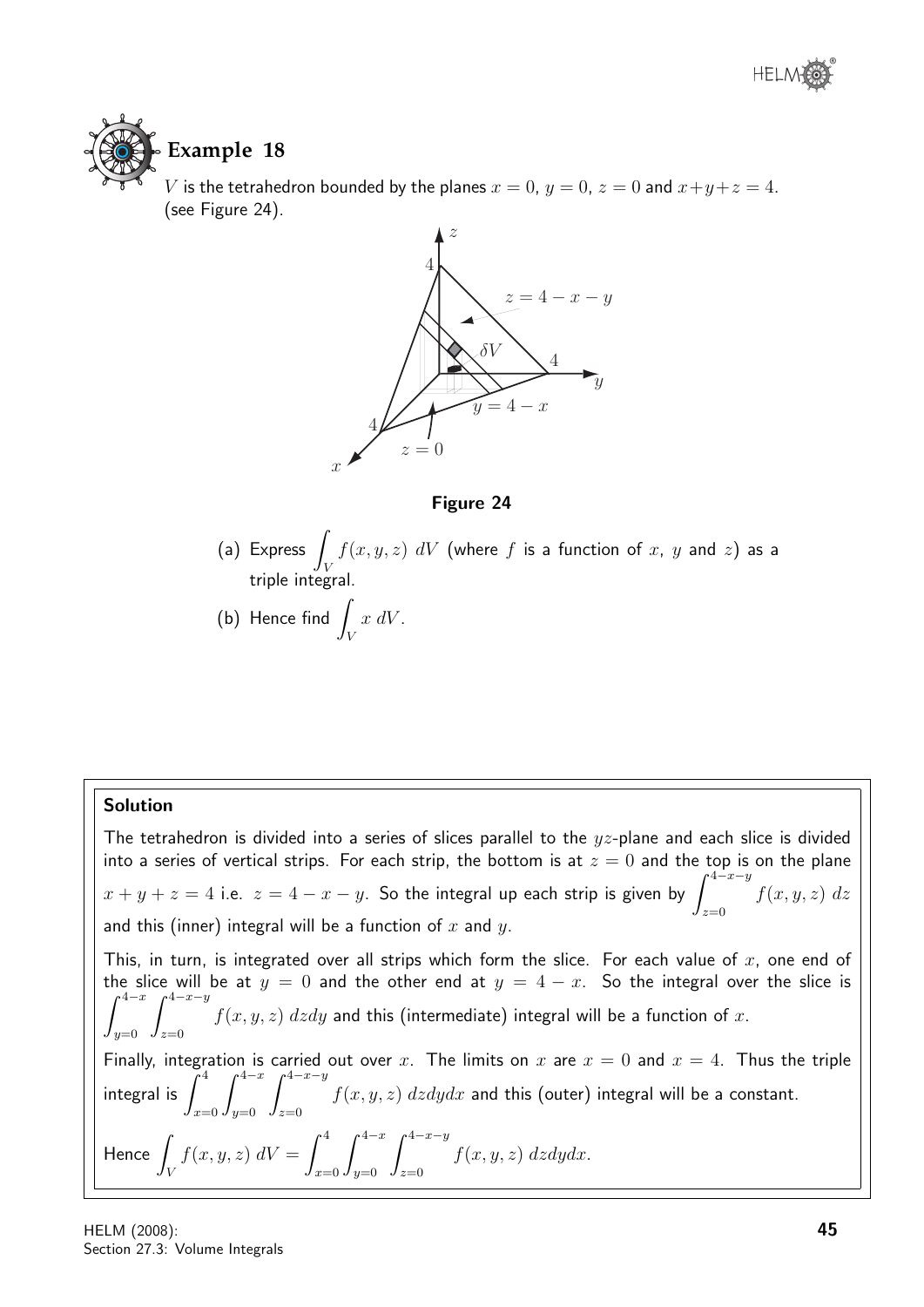Solution (contd.) In the case where  $f(x, y, z) = x$ , the integral becomes Z V  $f(x, y, z) dV = \int_0^4$  $x=0$  $\int^{4-x}$  $y=0$  $\int^{4-x-y}$  $z=0$ x dzdydx  $=$   $\int_0^4$  $x=0$  $\int_{y=0}^{4-x} \left[ xz \right]_{z=0}^{4-x-y}$  $z=0$ dydx  $=\int^4$  $x=0$  $\int^{4-x}$  $y=0$  $[(4 - x - y)x - 0]$  dydx  $=\int^4$  $x=0$  $\int^{4-x}$  $y=0$  $\left[4x - x^2 - xy\right] dy dx$  $= \int_{x=0}^{4}$  $4xy - x^2y - \frac{1}{2}$ 2  $xy^2$  $\big]^{4-x}$  $y=0$  $dx$  $= \int_{x=0}^{4}$  $4x(4-x) - x^2(4-x) - \frac{1}{2}$ 2  $x(4-x)^2-0$  $\big]^{4-x}$  $y=0$  $dx$  $= \int_{x=0}^{4}$  $16x - 4x^2 - 4x^2 + x^3 - 8x + 4x^2 - \frac{1}{2}$ 2  $x^3$  $dx$  $= \int_{x=0}^{4}$  $8x - 4x^2 + \frac{1}{2}$ 2  $x^3$  $dx$ =  $\sqrt{ }$  $4x^2-\frac{4}{5}$ 3  $x^3 + \frac{1}{2}$ 8  $x^4\Big|^4$ 0  $= 4 \times 4^2 - \frac{4}{2}$ 3  $\times$  4<sup>3</sup> +  $\frac{1}{2}$ 8  $\times$  4<sup>4</sup> – 0  $= 64 - \frac{256}{9}$ 3 + 32 = 192 − 256 + 96 3 = 32 3



The procedure for carrying out a triple integral is very similar to that for a double integral except that the procedure requires three stages rather than two.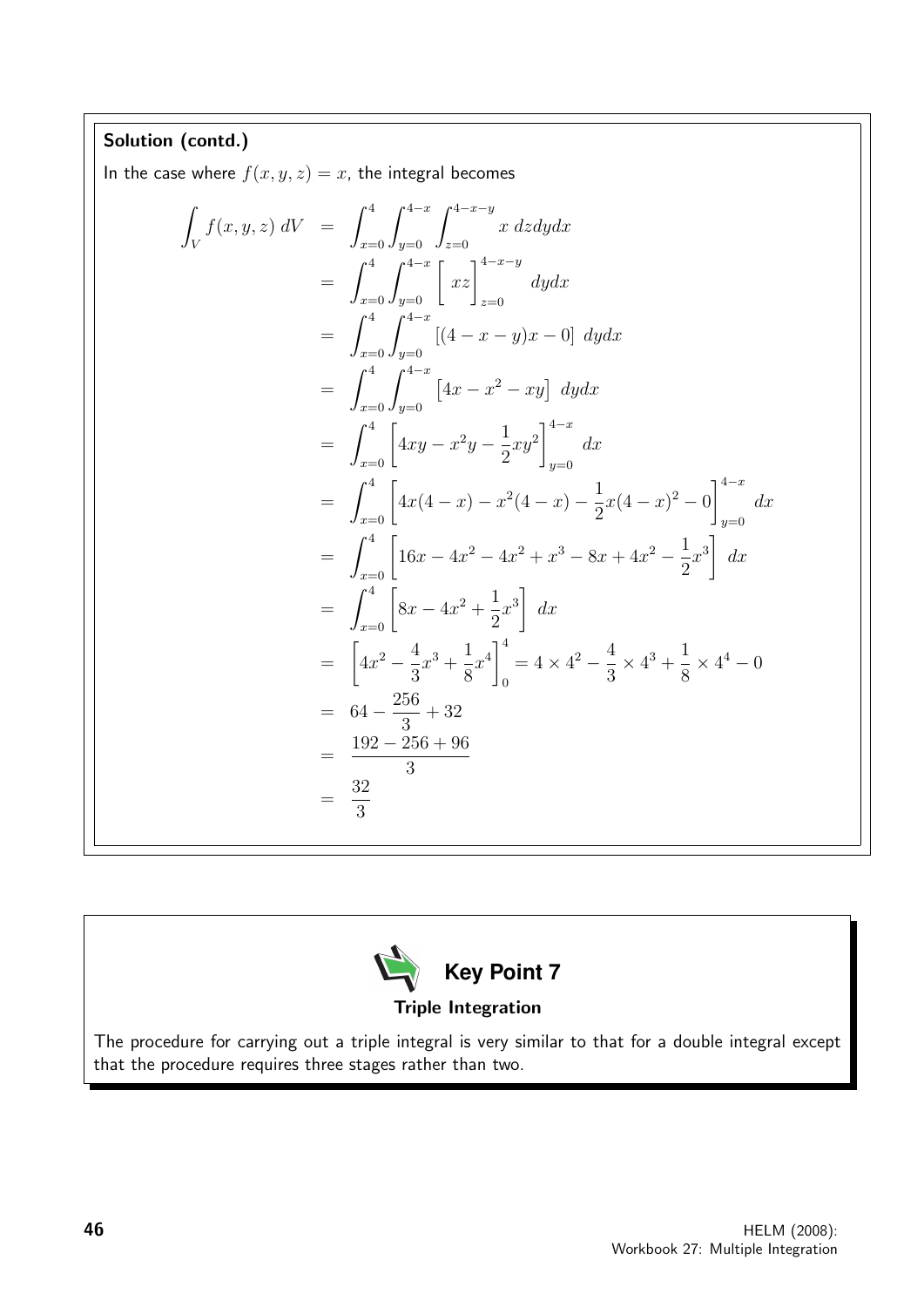

# **Example 19**

Find the integral of  $x$  over the shape shown in Figure 25. It represents half (positive x) of a cylinder centered at  $x = y = 0$  with radius 1 and vertical extent from  $z = 0$ to  $z=1$ .





#### Solution

In terms of x, the shape goes from  $x = 0$  to  $x = 1$ . For each value of x, y goes from  $-$ √ In terms of x, the shape goes from  $x = 0$  to  $x = 1$ . For each value of x, y goes from  $-\sqrt{1-x^2}$  to  $\overline{1-x^2}.$  The variable  $z$  varies from  $z=0$  to  $z=1.$  Hence the triple integral is

$$
I = \int_{x=0}^{1} \int_{y=-\sqrt{1-x^2}}^{\sqrt{1-x^2}} \int_{z=0}^{1} x \, dz dy dx
$$
  
\n
$$
= \int_{x=0}^{1} \int_{y=-\sqrt{1-x^2}}^{\sqrt{1-x^2}} \left[ xz \right]_{z=0}^{1} dy dx = \int_{x=0}^{1} \int_{y=-\sqrt{1-x^2}}^{\sqrt{1-x^2}} [x-0] dy dx = \int_{x=0}^{1} \int_{y=-\sqrt{1-x^2}}^{\sqrt{1-x^2}} x \, dy dx
$$
  
\n
$$
= \int_{x=0}^{1} \left[ xy \right]_{y=-\sqrt{1-x^2}}^{\sqrt{1-x^2}} dx = \int_{x=0}^{1} 2x\sqrt{1-x^2} dx
$$

This outer integral can be evaluated by means of the substitution  $U = 1 - x^2$  i.e.  $dU = -2x \; dx$ and noting that  $U = 1$  when  $x = 0$  and  $U = 0$  when  $x = 1$  i.e.

$$
I = \int_{x=0}^{1} 2x\sqrt{1-x^2} \, dx = -\int_{1}^{0} U^{1/2} dU = \int_{0}^{1} U^{1/2} dU = \left[\frac{2}{3}U^{3/2}\right]_{0}^{1} = \frac{2}{3} - 0 = \frac{2}{3}
$$

It is important to note that the three integrations can be carried out in whatever order is most convenient. The result does not depend on the order in which the integrals are carried out. However, when the order of the integrations is changed, it is necessary to consider carefully what the limits should be on each integration. Simply moving the limits from one integration to another will only work in the case of integration over a cuboid (i.e. where all limits are constants).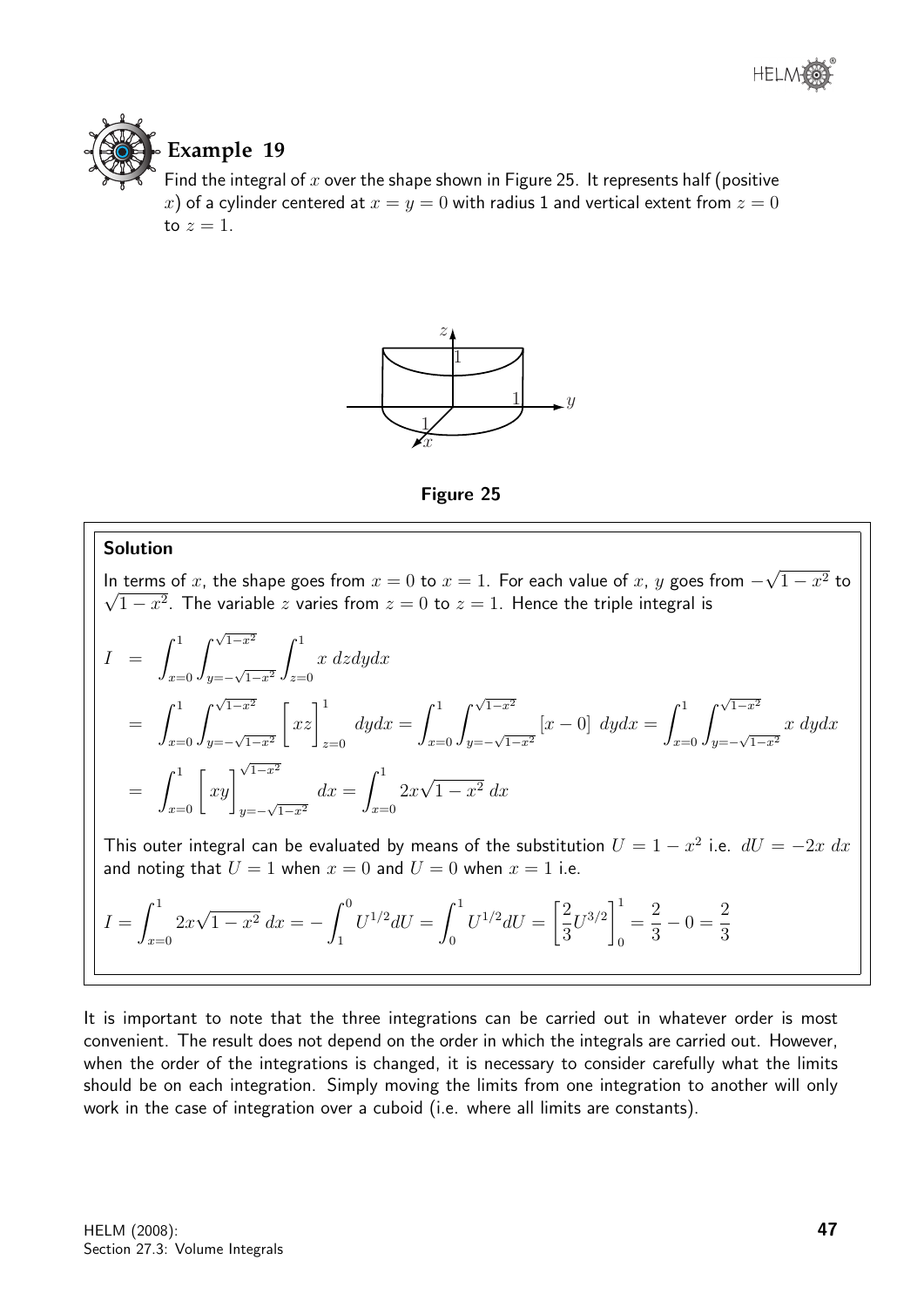

## Order of Integration for Triple Integrals

- 1. The three integrations can be carried out in whichever order is most convenient.
- 2. When changing the order of the integrations, it is important to reconsider the limits on each integration; a diagram can often help.



# **Example 20**

For the triangular prism in Figure 26, with ends given by the planes  $y = 0$  and  $y = 2$  and remaining faces given by the planes  $x = 0$ ,  $z = 0$  and  $x + 4z = 4$ , find the integral of  $x$  over the prism, by

- (a) Integrating first with respect to z, then y and finally x, and
- (b) Changing the order of the integrations to x first, then y, then z.



## Solution

For every value of x and y, the vertical coordinate z varies from  $z = 0$  to  $z = 1 - x/4$ . Hence the limits on z are  $z = 0$  and  $z = 1 - x/4$ . For every value of x, the limits on y are  $y = 0$  to  $y = 2$ . The limits on x are  $x = 0$  and  $x = 4$  (the limits on the figure). Hence the triple integral is  $\int_0^4$  $\boldsymbol{0}$  $\int_0^2$ 0  $\int_0^{1-x/4}$ 0  $x\;dzdydx$  which can be evaluated as follows  $I = \int^4$ 0  $\int_0^2$ 0  $\int_0^{1-x/4}$ 0  $x \, dz dy dx = \int^4$ 0  $\int_0^2$ 0  $\left[xz\right]^{1-x/4}$ 0 dydx  $=$   $\int_0^4$ 0  $\int_0^2$ 0  $\left[x\left(1-\frac{x}{4}\right)\right]$ 4  $\Big) - 0 \Big] dy dx = \int_0^4$ 0  $\int_0^2$ 0  $\sqrt{ }$  $x-\frac{1}{4}$ 4  $x^2$ dydx  $=\int^4$ 0  $\left[\left(x-\frac{1}{4}\right)\right]$ 4  $x^2$  $\hat{y}$  $\vert$ <sup>2</sup>  $\mathbf{0}$  $dx = \int^4$ 0  $\left[\left(x-\frac{1}{4}\right)\right]$ 4  $x^2$  $\times$  2  $\sqrt{ }$  $x-\frac{1}{4}$ 4  $x^2$  $\times$  0 1  $dx$  $=\int^4$  $\boldsymbol{0}$  $\sqrt{ }$  $2x - \frac{1}{2}$ 2  $x^2$  $dx =$  $\sqrt{ }$  $x^2 - \frac{1}{2}$ 6  $x^3\Big|^4$ 0  $= 4^2 - \frac{1}{a}$ 6  $\times$  4<sup>3</sup> – 0 = 16 –  $\frac{32}{3}$ 3 = 16 3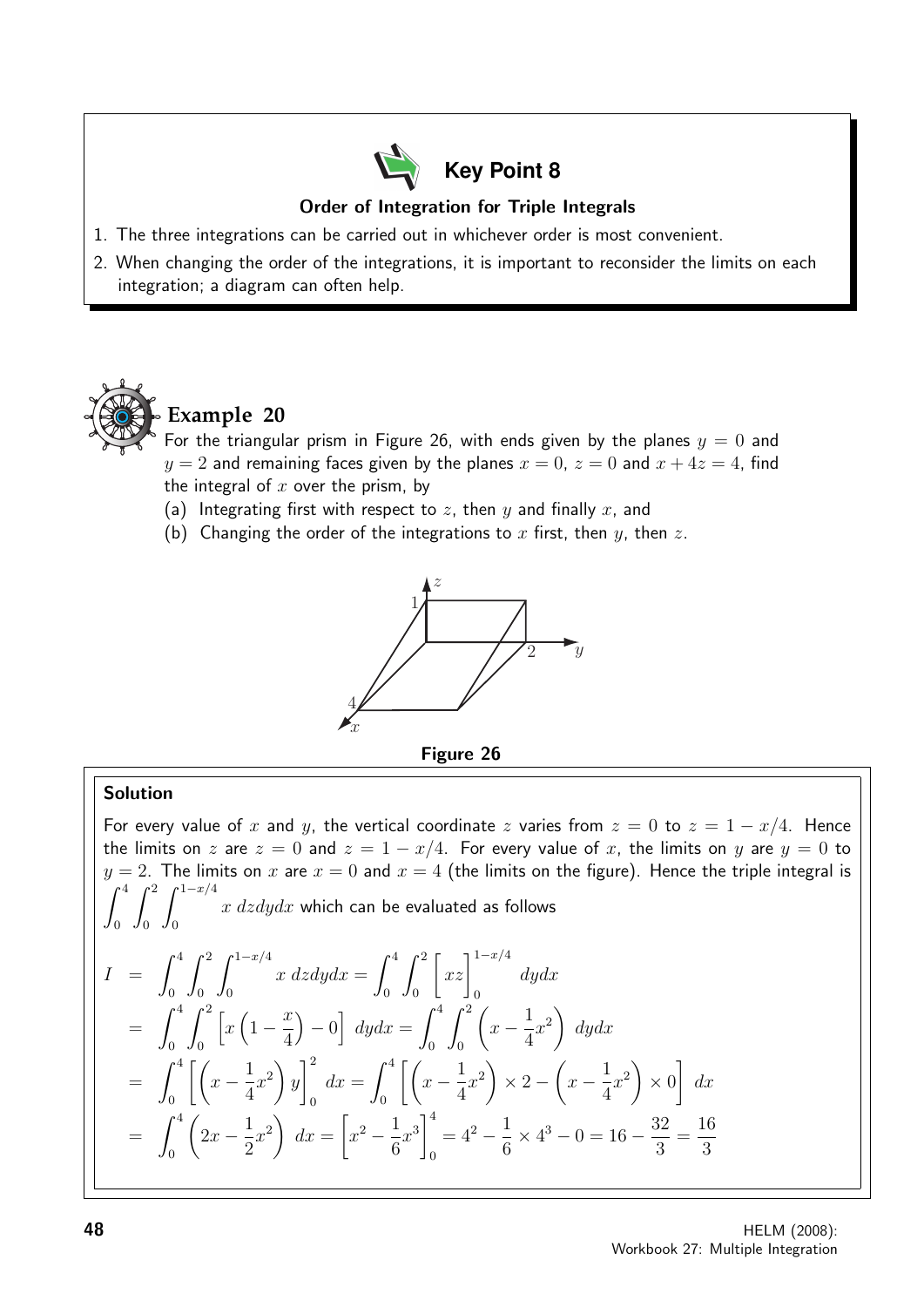

## Solution (contd.)

Now, if the order of the integrations is changed, it is necessary to re-derive the limits on the integrals. For every combination of y and z, x varies between  $x = 0$  (left) and  $x = 4 - 4z$  (right). Hence the limits on x are  $x = 0$  and  $x = 4 - 4z$ . The limits on y are  $y = 0$  and  $y = 2$  (for all z). The limits of z are  $z = 0$  (bottom) and  $z = 1$  (top).

So the triple integral becomes 
$$
\int_0^1 \int_0^2 \int_0^{4-4z} x \, dxdydz
$$
 which can be evaluated as follows  
\n
$$
I = \int_0^1 \int_0^2 \int_0^{4-4z} x \, dxdydz = \int_0^1 \int_0^2 \left[ \frac{1}{2} x^2 \right]_0^{4-4z} dydz
$$
\n
$$
= \int_0^1 \int_0^2 \left[ \frac{1}{2} (4-4z)^2 \right] dydz = \int_0^1 \int_0^2 (8-16z+8z^2) dydz
$$
\n
$$
= \int_0^1 \left[ (8-16z+8z^2) y \right]_0^2 dz = 2 \int_0^1 (8-16z+8z^2) dz
$$
\n
$$
= 2 \left[ 8z - 8z^2 + \frac{8}{3}z^3 \right]_0^1 = 2 \left( 8 - 8 + \frac{8}{3} - 0 \right) = \frac{16}{3}
$$



## Limits of Integration

While for different orders of integration the integral will always evaluate to the same value, the limits of integration will in general be different.



Evaluate the triple integral:  $\int^2$ 

0  $\int^3$ 0  $\int_0^2$ 0  $x^3y^2z$  dxdydz

## Your solution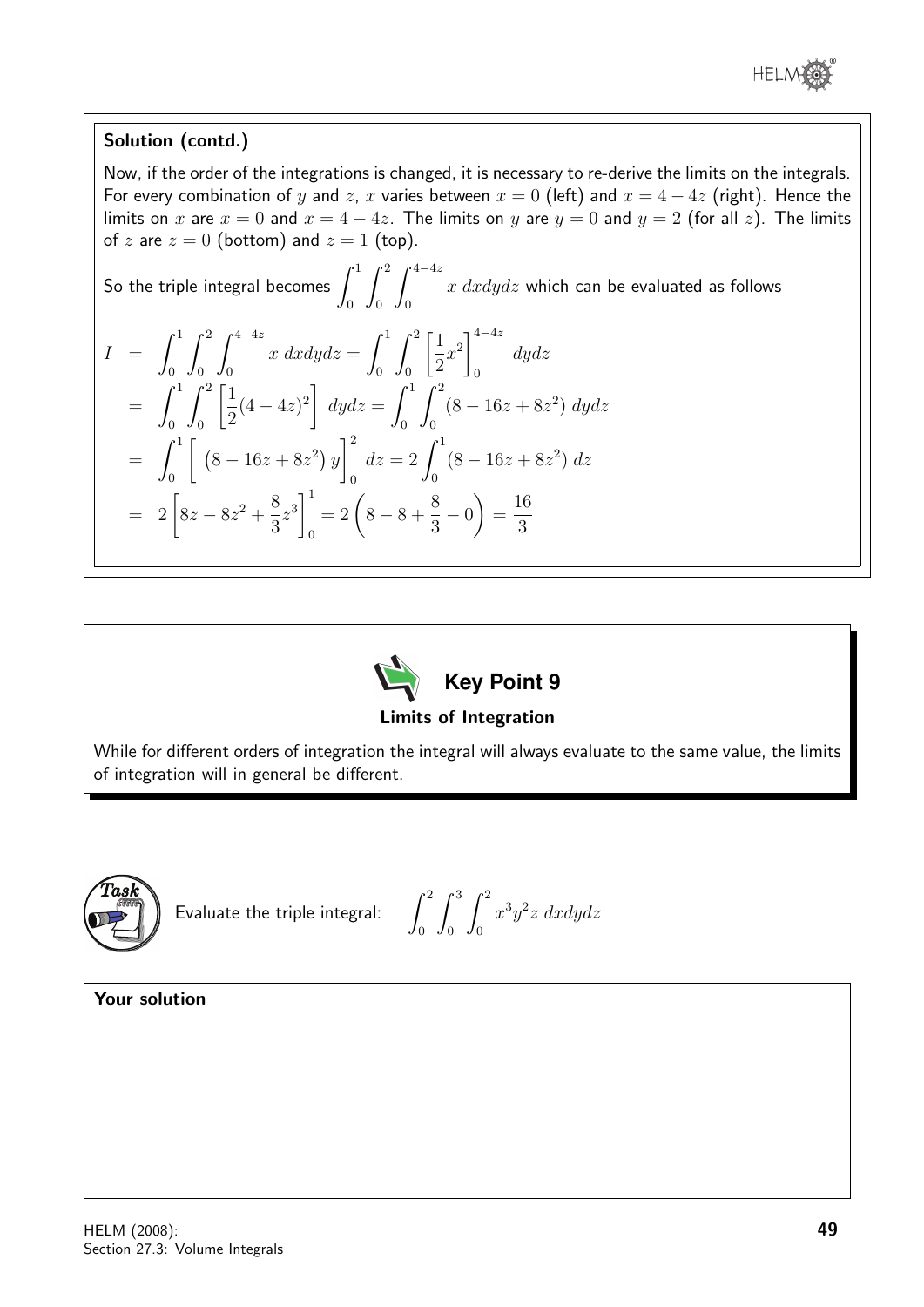Answer

The inner integral is

$$
\int_0^2 x^3 y^2 z \, dx = \left[ \frac{1}{4} x^4 y^2 z \right]_0^2 = \frac{1}{4} 2^4 y^2 z - 0 = 4y^2 z
$$

This is put into the intermediate integral i.e.

$$
\int_0^3 4y^2 z \, dy = \left[\frac{4}{3}y^3 z\right]_0^3 = \frac{4}{3}3^3 z - 0 = 36z
$$

Finally, this is put in the outer integral to give

$$
I = \int_0^2 36z \, dz = \left[ 18z^2 \right]_0^2 = 18 \times 2^2 - 0 = 72
$$

# **Exercises**

Evaluate the following triple integrals

1. 
$$
\int_0^2 \int_0^x \int_0^{x+z} (x+y+z) \, dy dz dx
$$
  
2. 
$$
\int_2^4 \int_{-1}^3 \int_{x/2-2}^{2-x/2} (x+y) \, dz dy dx
$$

Answer

1. 14 2. 88 3



Find the volume of the solid prism shown in the diagram below. Check that when the order of integration is changed, the volume remains unaltered.

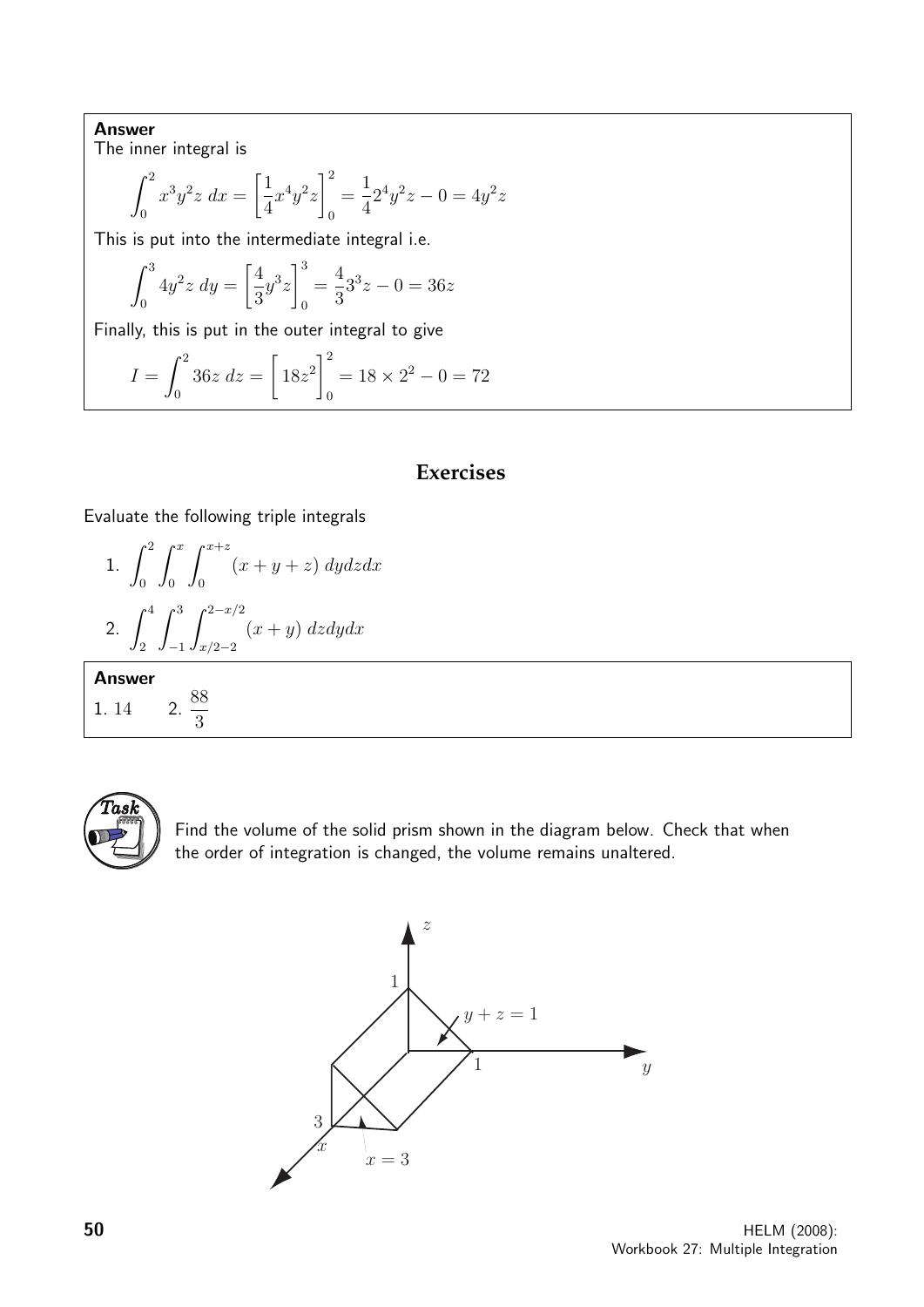

# Your solution

## Answer

The volume is given by the triple integral  $\int\!\!\int\!\!\int\! dV$  .

Putting  $z$  on the outer integral,  $y$  on the intermediate integral and  $x$  on the inner integral, the limits on z are  $z = 0$  to  $z = 1$ . For each value of z, y varies from  $y = 0$  (base) to  $y = 1 - z$ on the sloping face. For each combination of y and z, x varies from  $x = 0$  to  $x = 3$ . Thus, the volume is given by

$$
V = \int \int \int dV = \int_{z=0}^{1} \int_{y=0}^{1-z} \int_{x=0}^{3} dx dy dz
$$
  
\n
$$
= \int_{z=0}^{1} \int_{y=0}^{1-z} \left[ x \right]_{0}^{3} dy dz = \int_{z=0}^{1} \int_{y=0}^{1-z} 3 dy dz
$$
  
\n
$$
= \int_{z=0}^{1} \left[ 3y \right]_{y=0}^{1-z} dz = \int_{z=0}^{1} (3(1-z) - 0) dz = \int_{z=0}^{1} (3-3z) dz
$$
  
\n
$$
= \left[ 3z - \frac{3}{2} z^{2} \right]_{0}^{1} = 3 - \frac{3}{2} - (0 - 0) = \frac{3}{2} = 1.5
$$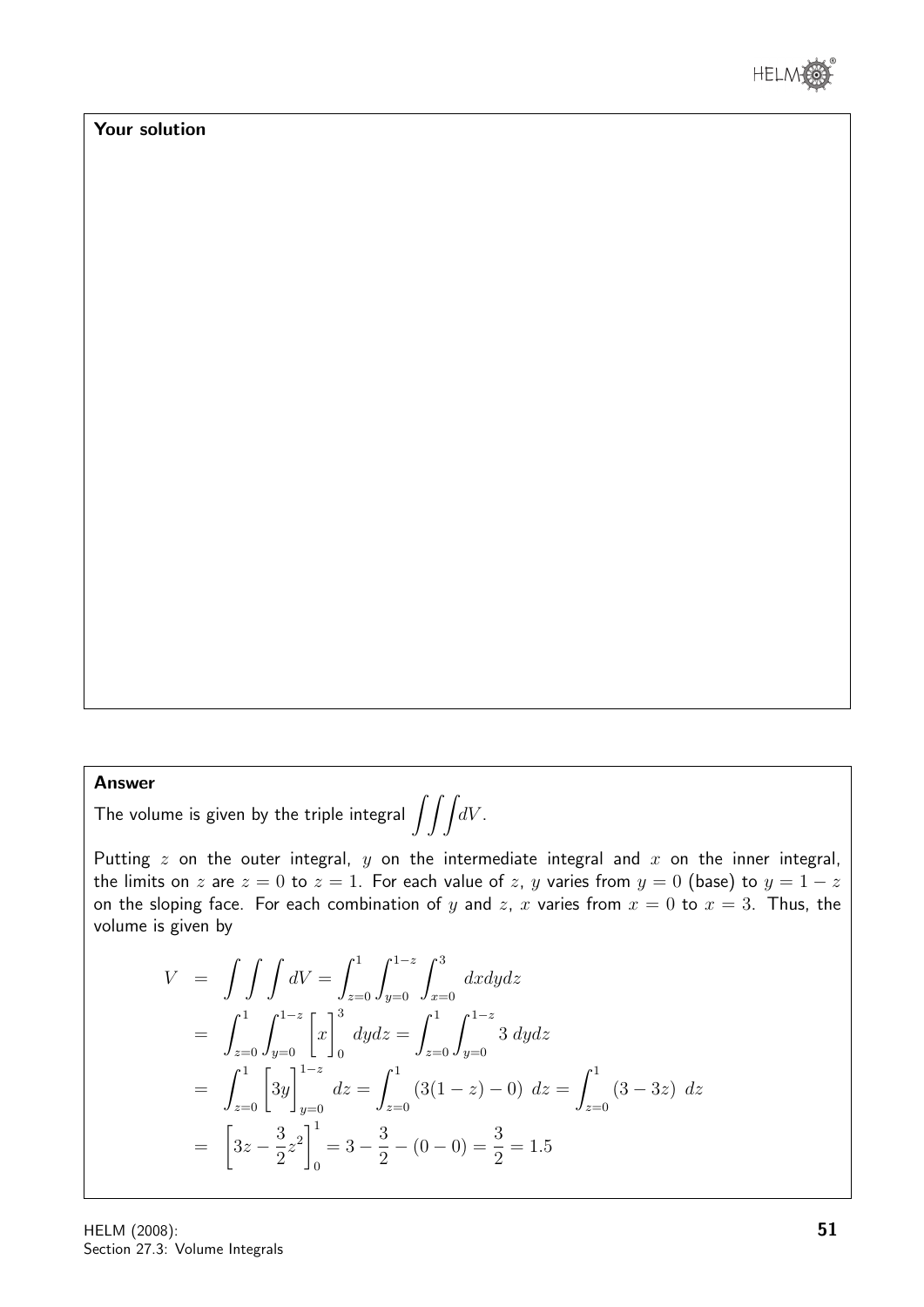#### Answers continued

Now, the three integrations can be carried out in a different order. For example, with  $x$  on the outer integral, z on the intermediate integral and y on the inner integral, the limits on x are  $x = 0$  to  $x = 3$ ; for each value of x, z varies from  $z = 0$  to  $z = 1$  and for each combination of x and z, y varies from  $y = 0$  to  $y = 1 - z$ . The volume is therefore given by

$$
V = \int \int \int dV = \int_{x=0}^{3} \int_{z=0}^{1-z} \int_{y=0}^{1-z} dydzdx
$$
  
\n
$$
= \int_{x=0}^{3} \int_{z=0}^{1} \left[y\right]_{y=0}^{1-z} dzdx
$$
  
\n
$$
= \int_{x=0}^{3} \int_{z=0}^{1} \left[1-z\right] dzdx
$$
  
\n
$$
= \int_{x=0}^{3} \left[z - \frac{z^{2}}{2}\right]_{z=0}^{1} dx
$$
  
\n
$$
= \int_{x=0}^{3} \left[1 - \frac{1^{2}}{2} - 0\right] dx
$$
  
\n
$$
= \int_{x=0}^{3} \frac{1}{2} dx
$$
  
\n
$$
= \left[\frac{x}{2}\right]_{x=0}^{3} = \frac{3}{2} - 0 = 1.5
$$

There are in all six ways (3!) to order the three integrations; each order gives the same answer of 1.5.

# **Exercise**

Find the volume of the solid shown in the diagram below. Check that when the order of integration is changed, the volume remains unaltered.



| <b>Answer</b> |  |
|---------------|--|
| 32            |  |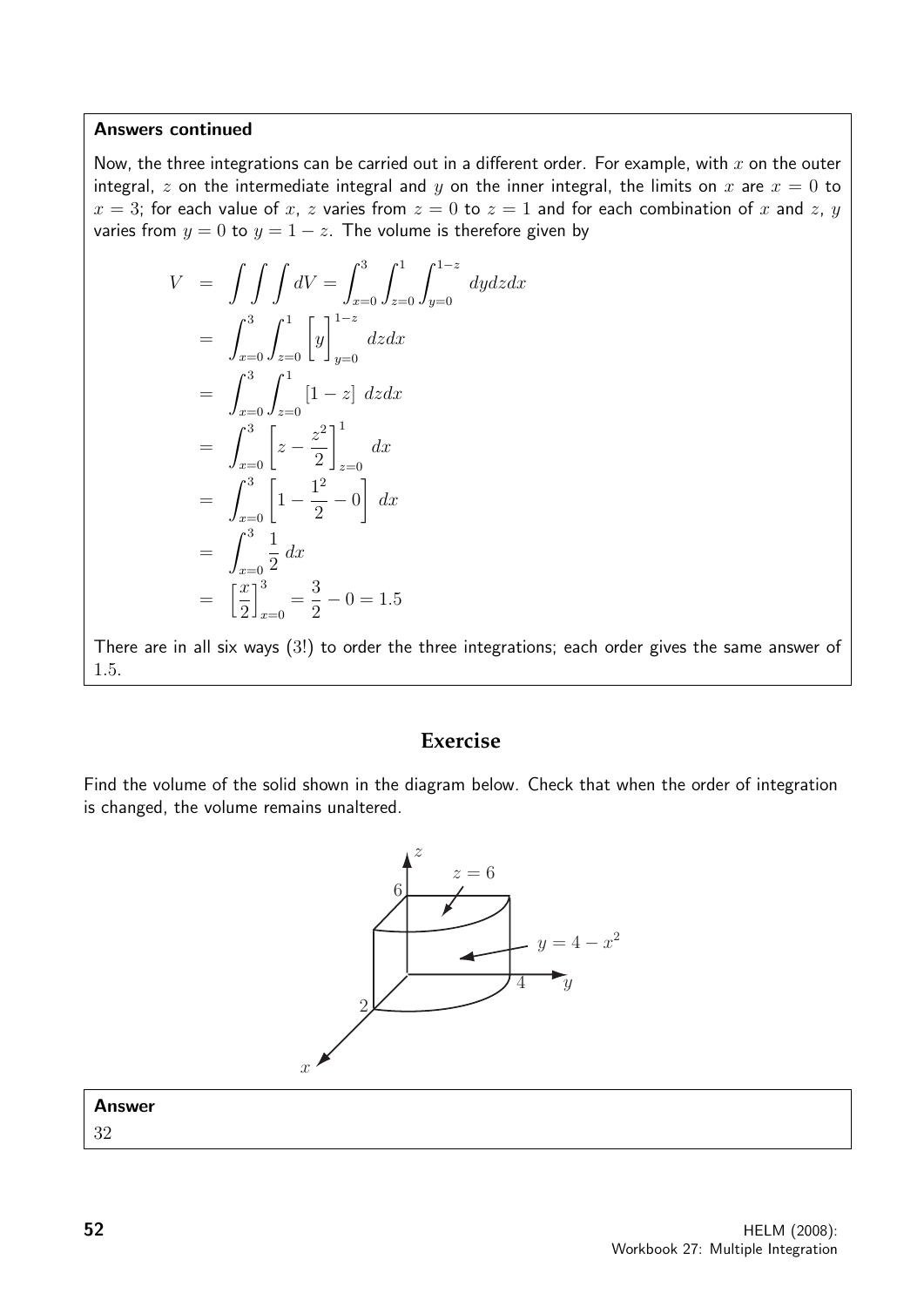# **3. Higher order integrals**

A function may be integrated over four or more variables. For example, the integral

$$
\int_{w=0}^{1} \int_{x=0}^{1} \int_{y=0}^{1} \int_{z=0}^{1-x} (w+y) \ dz dy dx dw
$$

represents the function  $w + y$  being integrated over the variables w, x, y and z. This is an example of a quadruple integral.

The methods of evaluating quadruple integrals are very similar to those for double and triple integrals. Start the integration from the inside and gradually work outwards. Quintuple (five variable) and higher-order integrals also exist and the techniques are similar.

**Example 21**  
Evaluate the quadruple integral 
$$
\int_{w=0}^{1} \int_{x=0}^{1} \int_{y=0}^{1} \int_{z=0}^{1-x} (w+y) dz dy dx dw.
$$

## Solution

The first integral, with respect to  $z$  gives

$$
\int_0^{1-x} (w+y) dz = \left[ (w+y)z \right]_0^{1-x} = (w+y)(1-x) - 0 = (w+y)(1-x).
$$

The second integral, with respect to  $y$  gives

$$
\int_0^1 (w+y)(1-x) \, dy = \left[ \left( wy + \frac{1}{2}y^2 \right)(1-x) \right]_0^1 = \left( w + \frac{1}{2} \right)(1-x) - 0 = \left( w + \frac{1}{2} \right)(1-x).
$$

The third integral, with respect to  $x$  gives

$$
\int_0^1 \left( w + \frac{1}{2} \right) (1 - x) dx = \left[ \left( w + \frac{1}{2} \right) \left( x - \frac{x^2}{2} \right) \right]_0^1 = \left( w + \frac{1}{2} \right) \frac{1}{2} - 0 = \frac{1}{2} \left( w + \frac{1}{2} \right) = \frac{1}{2} w + \frac{1}{4}.
$$

Finally, integrating with respect to  $w$  gives

$$
\int_0^1 \left(\frac{1}{2}w + \frac{1}{4}\right) dw = \left[\frac{1}{4}w^2 + \frac{1}{4}w\right]_0^1 = \frac{1}{4} + \frac{1}{4} - 0 = \frac{1}{2}
$$

# **Exercise**

```
Evaluate the quadruple integral \,\int^10
                                           \int_0^1−1
                                                 \int_0^1−1
                                                       \int<sup>1-y<sup>2</sup></sup>
                                                         0
                                                                 (x+y^2) dzdydxdw.
```

| Answer |  |  |
|--------|--|--|
| -8     |  |  |
| 15     |  |  |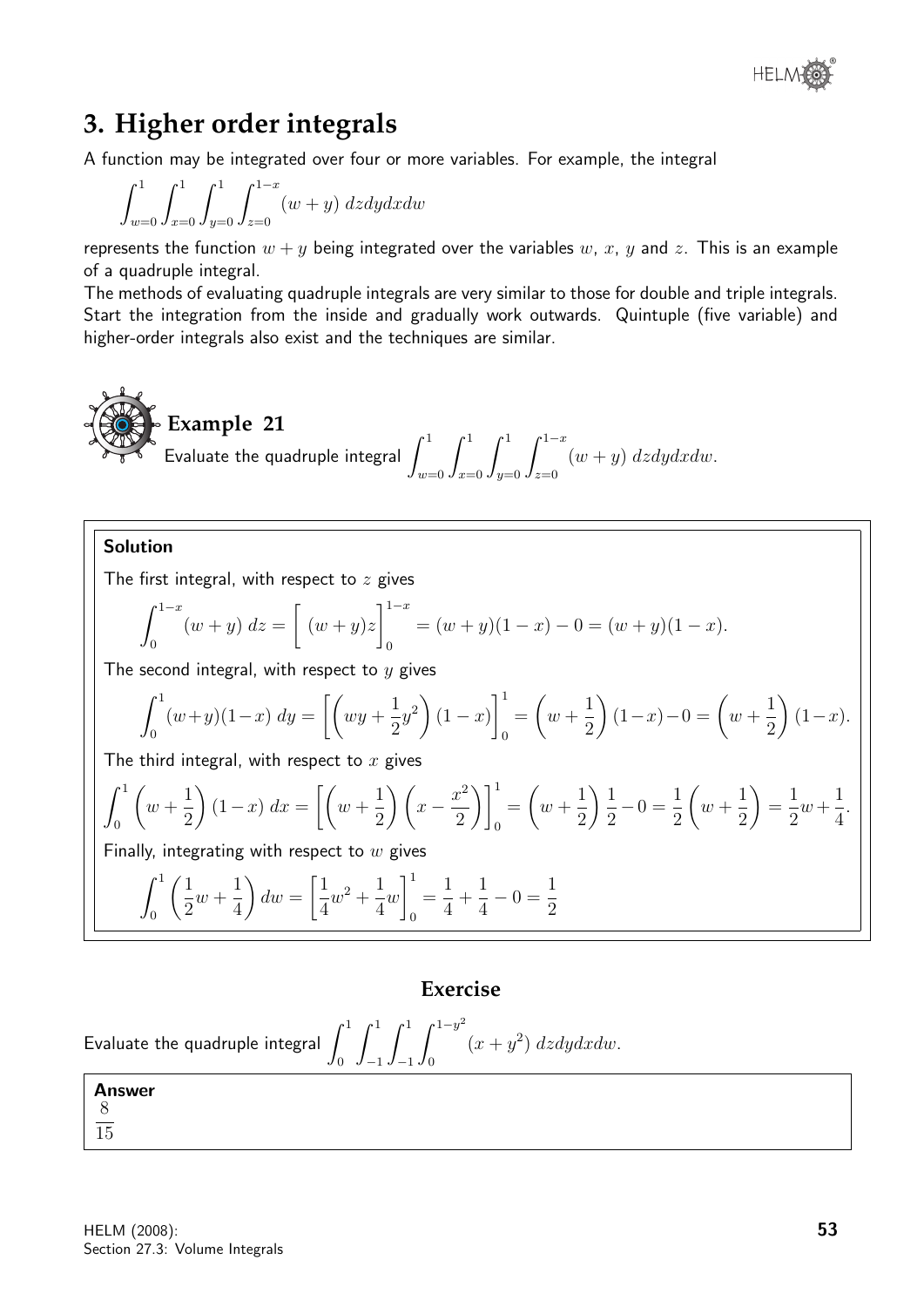# **4. Applications of triple and higher integrals**

The integral  $\int\int\int f(x,y,z)\ dz dy dx$  (or  $\int$ V  $f(x,y,z) \; dV)$  may represent many physical quantities depending on the function  $f(x, y, z)$  and the limits used.

# **Volume**

The integral  $\overline{I}$ V 1  $dV$  (i.e. the integral of the function  $f(x, y, z) = 1$ ) with appropriate limits gives the volume of the solid described by  $V$ . This is sometimes more convenient than finding the volume by means of a double integral.

# **Mass**

The integral  $\int\int\int\rho(x,y,z)\ dz dy dx$  (or  $\int$ V  $\rho(x,y,z)$   $dV)$ , with appropriate limits, gives the mass of the solid bounded by

# **Mass of water in a reservoir**

The introduction to this Section concerned the mass of water in a reservoir. Imagine that the reservoir is rectangular in profile and that the width along the dam (i.e. measured in the x direction) is 100 m. Imagine also that the length of the reservoir (measured away from the dam i.e. in the  $y$  direction) is 400 m. The depth of the reservoir is given by  $40 - y/10$  m i.e. the reservoir is 40 m deep along the dam and the depth reduces to zero at the end away from the dam.

The density of the water can be approximated by  $\rho(z) = a - b \times z$  where  $a = 998$  kg m<sup>-3</sup> and  $b=0.05$  kg m $^{-4}$ . I.e. at the surface  $(z=0)$  the water has density  $998$  kg m $^{-3}$  (corresponding to a temperature of 20°C) while 40 m down i.e.  $z = -40$ , the water has a density of 1000 kg m<sup>-3</sup> (corresponding to the lower temperature of  $4^{\circ}$ C).



Figure 27

The mass of water in the reservoir is given by the integral of the function  $\rho(z) = a - b \times z$ . For each value of x and y, the limits on z will be from  $y/10 - 40$  (bottom) to 0 (top). Limits on y will be 0 to 400 m while the limits of x will be 0 to 100 m. The mass of water is therefore given by the integral

$$
M = \int_0^{100} \int_0^{400} \int_{y/10-40}^0 (a - bz) dz dy dx
$$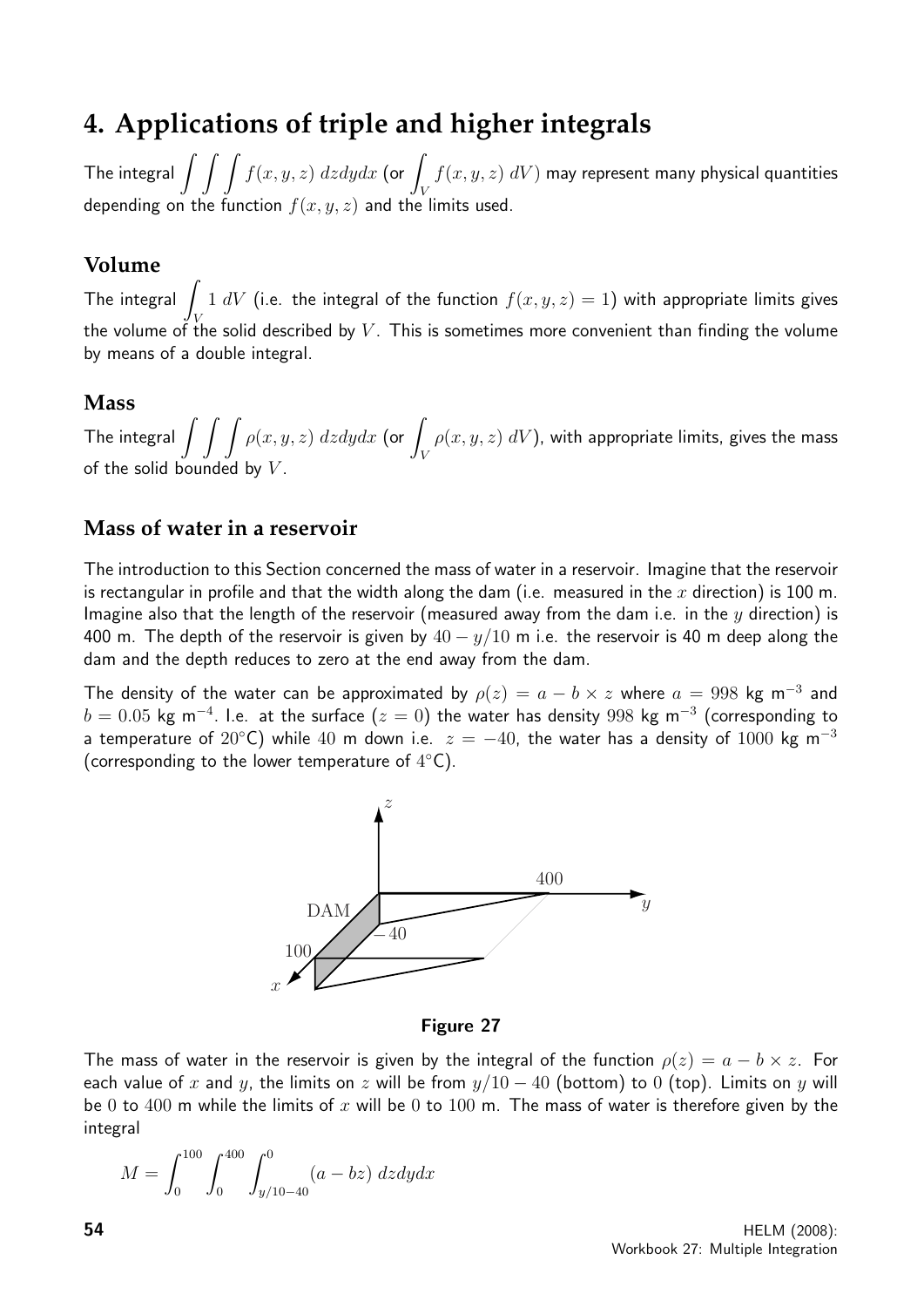

which can be evaluated as follows

$$
M = \int_{0}^{100} \int_{0}^{400} \int_{y/10-40}^{0} (a - bz) dz dy dx
$$
  
\n
$$
= \int_{0}^{100} \int_{0}^{400} \left[ a z - \frac{b}{2} z^{2} \right]_{y/10-40}^{0} dy dx
$$
  
\n
$$
= \int_{0}^{100} \int_{0}^{400} \left[ 0 - a(y/10 - 40) + \frac{b}{2} (y/10 - 40)^{2} \right] dy dx
$$
  
\n
$$
= \int_{0}^{100} \int_{0}^{400} \left[ 40a - \frac{a}{10} y + \frac{b}{200} y^{2} - 4by + 800b \right] dy dx
$$
  
\n
$$
= \int_{0}^{100} \left[ 40ay - \frac{a}{20} y^{2} + \frac{b}{600} y^{3} - 2by^{2} + 800by \right]_{0}^{400} dx
$$
  
\n
$$
= \int_{0}^{100} \left[ 16000a - 8000a + \frac{320000}{3}b - 320000b + 320000b \right] dx
$$
  
\n
$$
= \int_{0}^{100} \left[ 8000a + \frac{320000}{3}b \right] dx
$$
  
\n
$$
= 8 \times 10^{5} a + \frac{3 \cdot 2}{3} \times 10^{7} b = 7.984 \times 10^{8} + \frac{0.16}{3} \times 10^{7} = 7.989 \times 10^{8} \text{ kg}
$$

So the mass of water in the reservoir is  $7.989 \times 10^8$  kg. Notes :

- 1. In practice, the profile of the reservoir would not be rectangular and the depth would not vary so smoothly.
- 2. The variation of the density of water with height is only a minor factor so it would only be taken into account when a very exact answer was required. Assuming that the water had a uniform density of  $\rho = 998$  kg m<sup>-3</sup> would give a total mass of  $7.984 \times 10^8$  kg while assuming a uniform density of  $\rho = 1000$  kg m $^{-3}$  gives a total mass of  $8 \times 10^8$  kg.

## **Centre of mass**

The expressions for the centre of mass  $(\overline{x}, \overline{y}, \overline{z})$  of a solid of density  $\rho(x, y, z)$  are given below

$$
\overline{x} = \frac{\int \rho(x, y, z) x \, dV}{\int \rho(x, y, z) \, dV} \qquad \overline{y} = \frac{\int \rho(x, y, z) y \, dV}{\int \rho(x, y, z) \, dV} \qquad \overline{z} = \frac{\int \rho(x, y, z) z \, dV}{\int \rho(x, y, z) \, dV}
$$

In the (fairly common) case where the density  $\rho$  does not vary with position and is constant, these results simplify to

$$
\overline{x} = \frac{\int x \, dV}{\int \, dV} \qquad \overline{y} = \frac{\int y \, dV}{\int \, dV} \qquad \overline{z} = \frac{\int z \, dV}{\int \, dV}
$$

HELM (2008): Section 27.3: Volume Integrals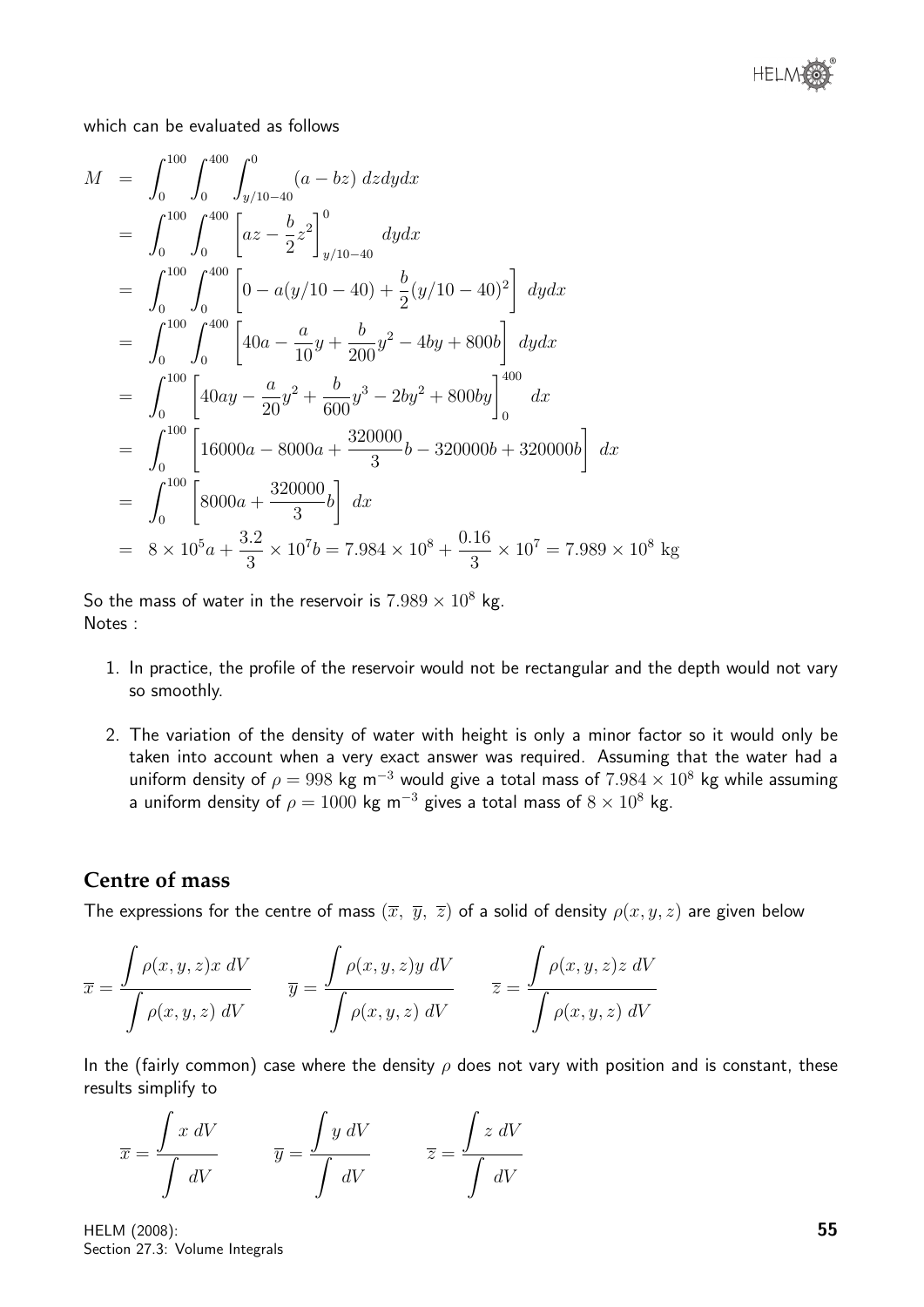

# **Example 22**

A tetrahedron is enclosed by the planes  $x = 0$ ,  $y = 0$ ,  $z = 0$  and  $x + y + z = 4$ . Find (a) the volume of this tetrahedron, (b) the position of the centre of mass.

## Solution

(a) Note that this tetrahedron was considered in Example 18, see Figure 24. It was shown that in this case the volume integral  $\overline{\phantom{a}}$ V  $f(x, y, z)$   $dV$  becomes  $\int_0^4$  $x=0$  $\int^{4-x}$  $y=0$  $\int^{4-x-y}$  $z=0$  $f(x, y, z)$  dzdydx. The volume is given by

$$
V = \int_{V} dV = \int_{x=0}^{4} \int_{y=0}^{4-x} \int_{z=0}^{4-x-y} dz dy dx
$$
  
\n
$$
= \int_{x=0}^{4} \int_{y=0}^{4-x} \left[ z \right]_{z=0}^{4-x-y} dy dx
$$
  
\n
$$
= \int_{x=0}^{4} \int_{y=0}^{4-x} (4-x-y) dy dx
$$
  
\n
$$
= \int_{x=0}^{4} \left[ 4y - xy - \frac{1}{2}y^2 \right]_{y=0}^{4-x} dx
$$
  
\n
$$
= \int_{x=0}^{4} \left[ 8 - 4x + \frac{1}{2}x^2 \right] dx
$$
  
\n
$$
= \left[ 8x - 2x^2 + \frac{1}{6}x^3 \right]_{0}^{4} = 32 - 32 + \frac{64}{6} = \frac{32}{3}
$$

Thus the volume of the tetrahedron is  $\frac{32}{2}$ 3  $\approx 10.3$ 

(b) The  $x$  coordinate of the centre of mass i.e.  $\overline{x}$  is given by  $\overline{x} =$  $\int x dV$  $\int dV$ .

The denominator  $\int dV$  is the formula for the volume i.e.  $\frac{32}{2}$ 3 while the numerator  $\int x\ dV$  was calculated in an earlier Example to be  $\frac{32}{2}$ 3 .

Thus 
$$
\overline{x} = \frac{\int x \ dV}{\int dV} = \frac{32/3}{32/3} = 1.
$$

By symmetry (or by evaluating relevant integrals), it can be shown that  $\overline{y} = \overline{z} = 1$  i.e. the centre of mass is at  $(1, 1, 1)$ .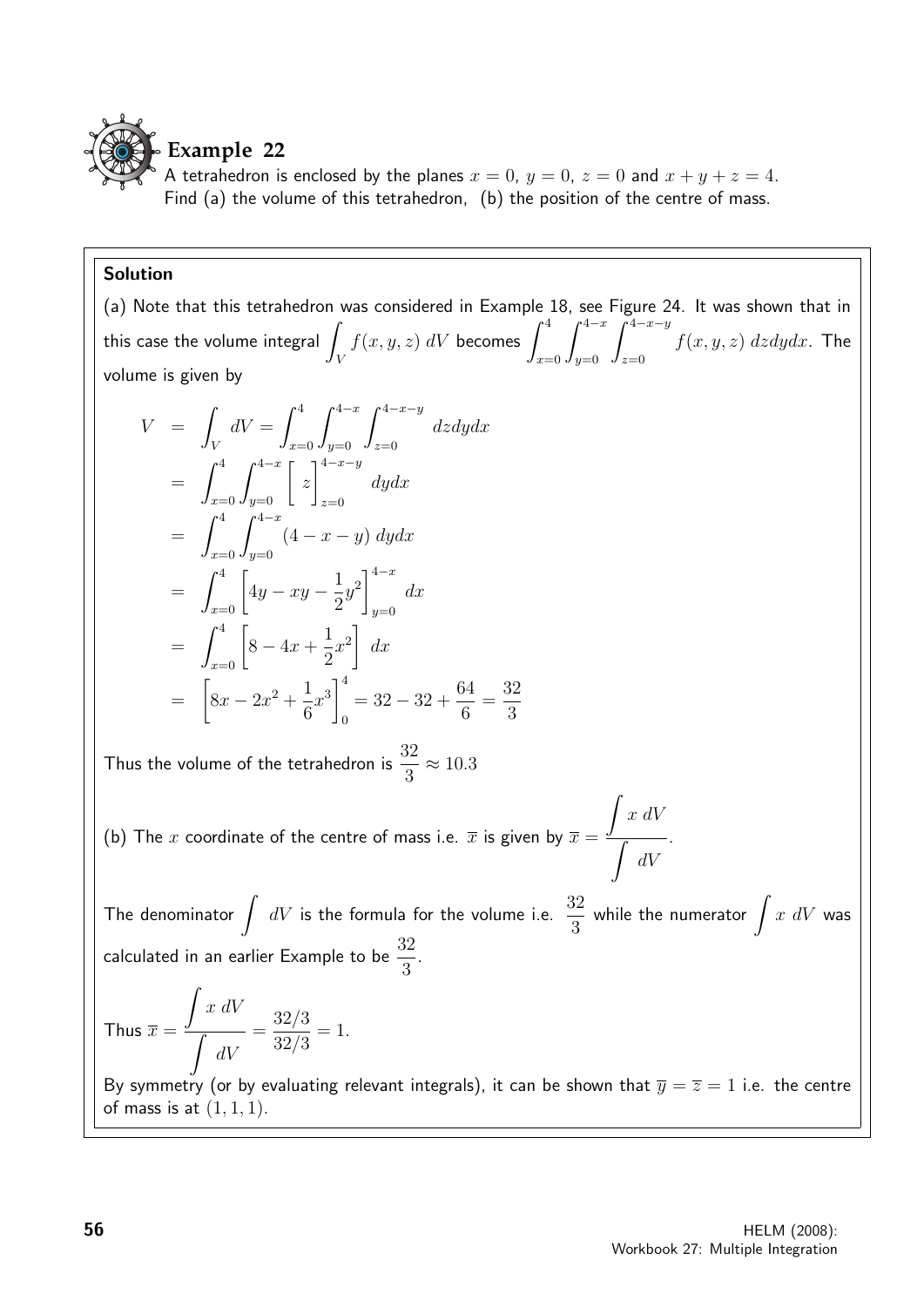

# **Moment of inertia**

The moment of inertia I of a particle of mass  $M$  about an axis  $PQ$  is defined as

 $I =$ Mass  $\times$  Distance<sup>2</sup> or  $I = Md^2$ 

where  $d$  is the perpendicular distance from the particle to the axis.

To find the moment of inertia of a larger object, it is necessary to carry out a volume integration over all such particles. The distance of a particle at  $(x,y,z)$  from the  $z$ -axis is given by  $\sqrt{x^2 + y^2}$ so the moment of inertia of an object about the  $z$ -axis is given by

$$
I_z = \int_V \rho(x, y, z)(x^2 + y^2) dz
$$

Similarly, the moments of inertia about the x-axis and  $y$ -axis are given by

$$
I_x = \int_V \rho(x, y, z)(y^2 + z^2) \, dx \qquad \text{and} \qquad I_y = \int_V \rho(x, y, z)(x^2 + z^2) \, dy
$$

In the case where the density is constant over the object, so  $\rho(x, y, z) = \rho$ , these formulae reduce to

$$
I_x = \rho \int_V (y^2 + z^2) dx
$$
,  $I_y = \rho \int_V (x^2 + z^2) dy$  and  $I_z = \rho \int_V (x^2 + y^2) dz$ 

When possible, the moment of inertia is expressed in terms of  $M$ , the mass of the object.

# **Example 23**

Find the moment of inertia (about the x-axis) of the cube of side 1, mass  $M$  and density  $\rho$  shown in Example 16, page 43.

## Solution

For the cube,

Mass = Volume × Density i.e. 
$$
M = 1^3 \times \rho = \rho
$$

The moment of inertia (about the  $x$ -axis) is given by

$$
I_x = \rho \int_V (y^2 + z^2) \, dx = \rho \int_0^1 \int_0^1 \int_0^1 (y^2 + z^2) \, dz dy dx
$$

This integral was shown to equal  $\frac{2}{2}$ 3 in Example 16. Thus

$$
I_x = \frac{2}{3}\rho = \frac{2}{3}M
$$

By applying symmetry, it can also be shown that the moments of inertia about the  $y$ - and  $z$ -axes are also equal to  $\frac{2}{3}$ 3  $M$ .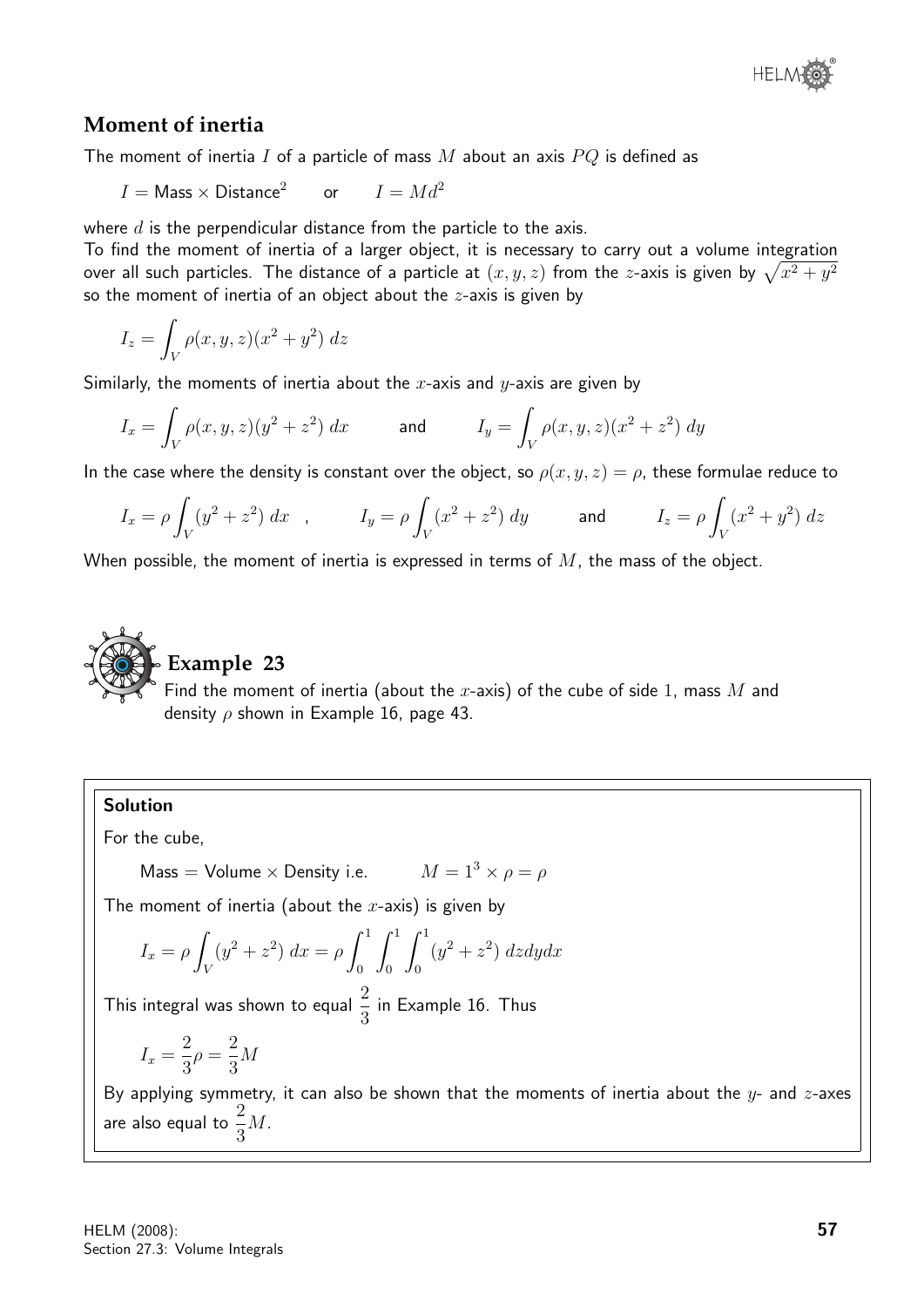

**Engineering Example 2**

# **Radioactive decay**

## Introduction

A cube of an impure radioactive ore is of side 10 cm. The number of radioactive decays taking place per cubic metre per second is given by  $R = 10^{23}(0.1 - z)e^{-t/1000}$ . The dependence on time represents a half-life of  $693$  seconds while the dependence on the vertical coordinate  $z$  represents some gravitational stratification. The value  $z = 0$  represents the bottom of the cube and  $z = 0.1$ represents the top of the cube. (Note that the dimensions are in metres so 10 cm becomes 0.1 m.)

What is the total number of decays taking place over the cube in the 100 seconds between  $t = 0$ and  $t = 100$ ?

## **Solution**

The total number of decays is given by the quadruple integral

$$
N = \int_{x=0}^{0.1} \int_{y=0}^{0.1} \int_{z=0}^{0.1} \int_{t=0}^{100} 10^{23} (0.1 - z) e^{-t/1000} dt dz dy dx
$$

which may be evaluated as follows

$$
N = \int_{x=0}^{0.1} \int_{y=0}^{0.1} \int_{z=0}^{0.1} \int_{t=0}^{100} 10^{23} (0.1 - z) e^{-t/1000} dt dz dy dx
$$
  
\n
$$
= \int_{x=0}^{0.1} \int_{y=0}^{0.1} \int_{z=0}^{0.1} \left[ -1000 \times 10^{23} (0.1 - z) e^{-t/1000} \right]_{t=0}^{100} dz dy dx
$$
  
\n
$$
= \int_{x=0}^{0.1} \int_{y=0}^{0.1} \int_{z=0}^{0.1} \left[ 10^{26} (0.1 - z) (1 - e^{-0.1}) \right] dz dy dx
$$
  
\n
$$
= \int_{x=0}^{0.1} \int_{y=0}^{0.1} \int_{z=0}^{0.1} \left[ 9.5 \times 10^{24} (0.1 - z) \right] dz dy dx
$$
  
\n
$$
= 9.5 \times 10^{24} \int_{x=0}^{0.1} \int_{y=0}^{0.1} \left[ (0.1z - 0.5z^2) \right]_{z=0}^{0.1} dy dx
$$
  
\n
$$
= 9.5 \times 10^{24} \int_{x=0}^{0.1} \int_{y=0}^{0.1} \left[ 0.005 \right] dy dx
$$
  
\n
$$
= 0.005 \times 9.5 \times 10^{24} \int_{x=0}^{0.1} \int_{y=0}^{0.1} dy dx
$$
  
\n
$$
= 0.005 \times 9.5 \times 10^{24} \times 0.1 \times 0.1 = 4.75 \times 10^{20}
$$
  
\nThus the number of decays is approximately equal to 4.75 × 10<sup>20</sup>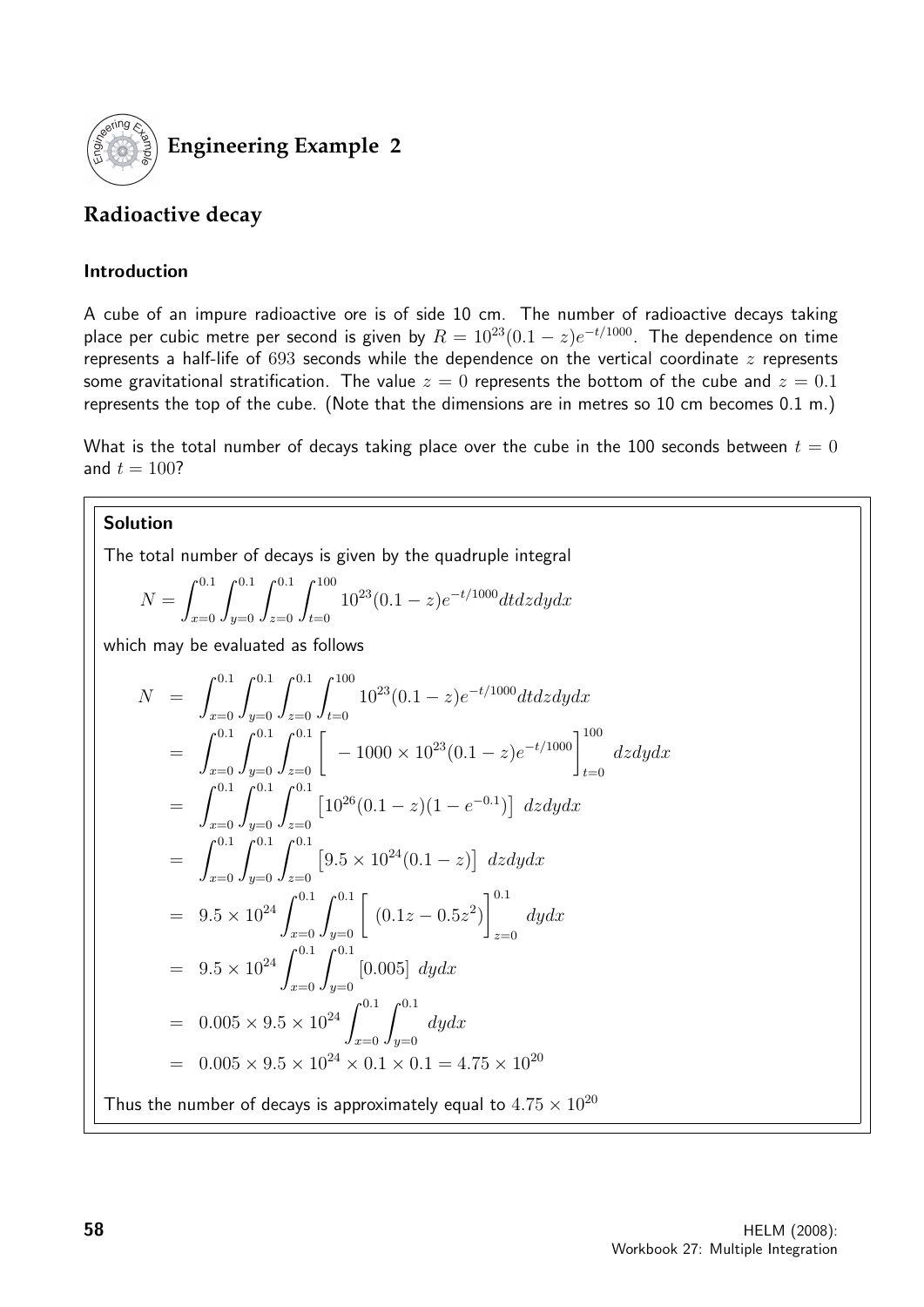



For the solid prism shown below (the subject of the Task on page 50) find

- (a) the coordinates of the centre of mass
- (b) the moment of inertia about the  $x$ -,  $y$  and  $z$ -axes.



# Your solution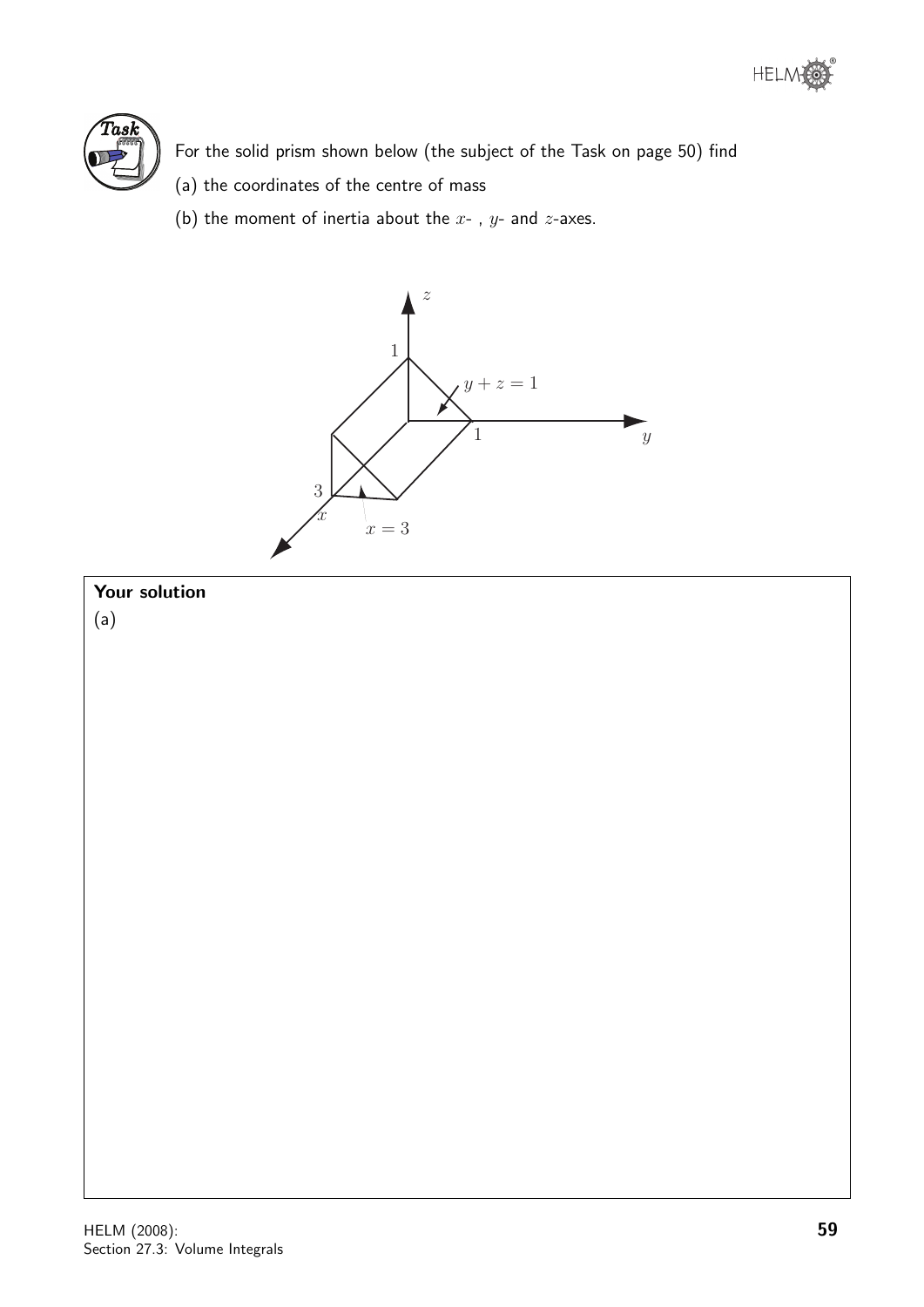#### Answer

The  $x$ ,  $y$  and  $z$  coordinates of the centre of mass of a solid of constant density are given on page 55 by

$$
\overline{x} = \frac{\int x \, dV}{\int dV} \qquad \overline{y} = \frac{\int y \, dV}{\int dV} \qquad \overline{z} = \frac{\int z \, dV}{\int dV}
$$

For the triangular prism, the task on page 50 showed that the denominator  $\int dV$  has value 1.5. The numerator of the expression for  $\bar{x}$  is given by

$$
\int x \, dV = \int_{z=0}^{1} \int_{y=0}^{1-z} \int_{x=0}^{3} x \, dxdydz = \int_{z=0}^{1} \int_{y=0}^{1-z} \left[ \frac{x^2}{2} \right]_{0}^{3} \, dydz = \int_{z=0}^{1} \int_{y=0}^{1-z} \frac{9}{2} \, dydz
$$

$$
= \int_{z=0}^{1} \left[ \frac{9}{2}y \right]_{y=0}^{1-z} dz = \int_{z=0}^{1} \left( \frac{9}{2}(1-z) - 0 \right) \, dz = \int_{z=0}^{1} \left( \frac{9}{2} - \frac{9}{2}z \right) \, dz
$$

$$
= \left[ \frac{9}{2}z - \frac{9}{4}z^2 \right]_{0}^{1} = \frac{9}{2} - \frac{9}{4} - (0 - 0) = \frac{9}{4} = 2.25
$$

So,  $\overline{x} =$ 2.25 1.5  $= 1.5.$  By similar integration it can be shown that  $\bar{y} =$ 1 3 ,  $\bar{z} =$ 1 3 .

## Your solution

(b)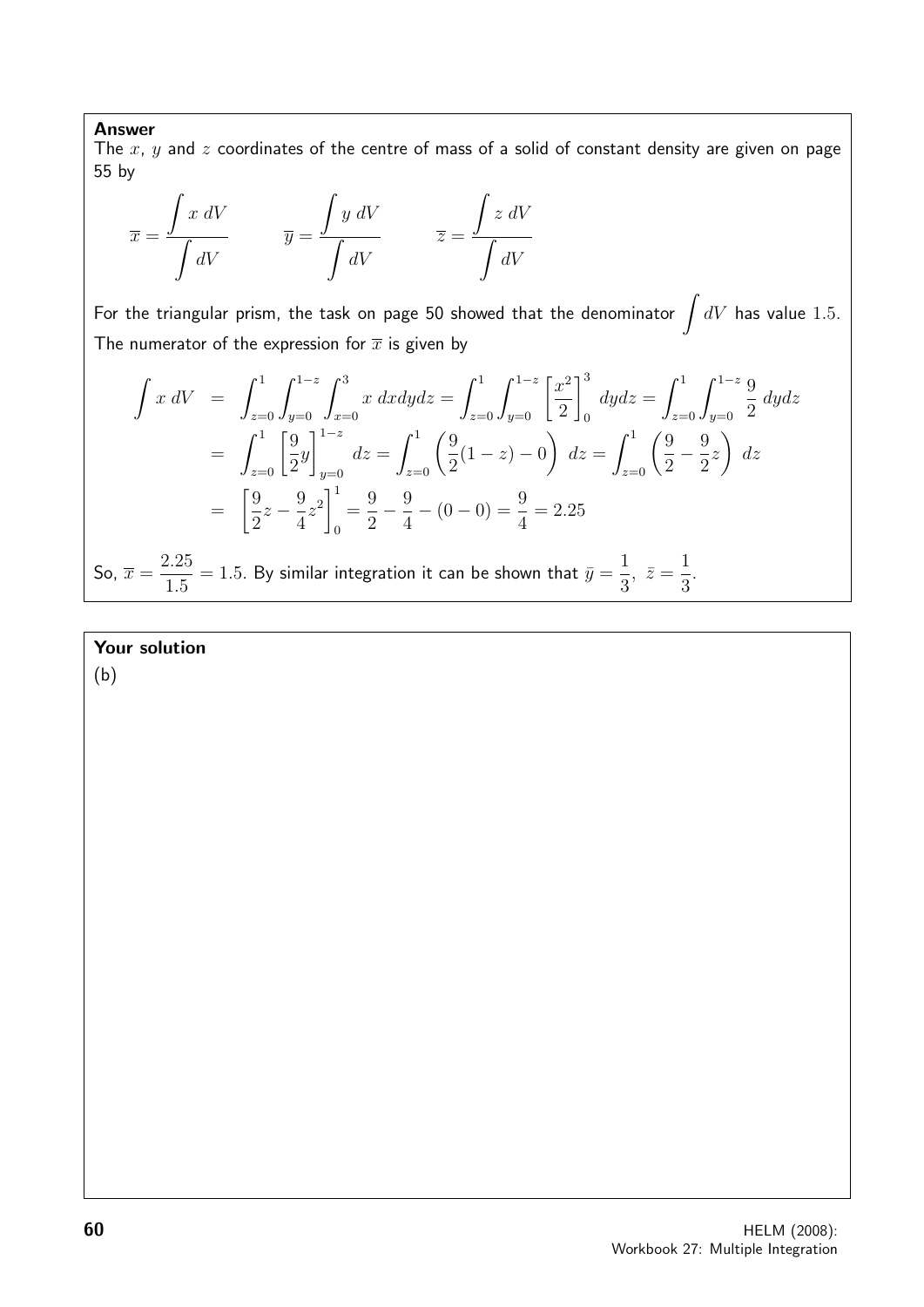

#### Answer

The moment of inertia about the  $x$ −axis,  $I_x$  is given by  $I_x = \rho$ V  $(y^2 + z^2)$  dV which for the solid under consideration is given by

$$
I_x = \rho \int_{x=0}^3 \int_{y=0}^1 \int_{z=0}^{1-y} (y^2 + z^2) \, dz dy dx = \rho \int_{x=0}^3 \int_{y=0}^1 \left( y^2 - y^3 + \frac{(1-y)^3}{3} \right) \, dy dx
$$

$$
= \rho \int_{x=0}^3 \frac{1}{6} \, dx = \frac{1}{2} \rho
$$

Now, the mass  $M$  of the solid is given by  $M = \rho \times \text{Volume} = \frac{3}{2}\rho$  (where the volume had been calculated in a previous example) so

$$
I_x = \frac{1}{2}\rho = \frac{1}{2}\rho \times \frac{M}{\frac{3}{2}\rho} = \frac{1}{3}M
$$

Similarly, the moment of inertia about the  $y$ −axis,  $I_y$  is given by  $I_y = \rho$   $\overline{\rho}$ V  $(x^2 + z^2)$  dV which for the solid under consideration is given by

$$
I_x = \rho \int_{x=0}^3 \int_{y=0}^1 \int_{z=0}^{1-y} (x^2 + z^2) \, dz dy dx = \rho \int_{x=0}^3 \int_{y=0}^1 \left( x^2 (1-y) + \frac{(1-y)^3}{3} \right) \, dy dx
$$

$$
= \rho \int_{x=0}^3 \left( \frac{1}{2} x^2 + \frac{1}{12} \right) \, dx = \frac{19}{4} \rho
$$
  
and so  $I_y = \frac{19}{4} \rho = \frac{19}{4} \rho \times \frac{M}{\frac{3}{2} \rho} = \frac{19}{6} M$ . Finally, by symmetry,  $I_z = I_y = \frac{19}{6} M$ .

## **Exercise**

For the solid shown below (the subject of the Task on page 47) find the centre of mass and the moment of inertia about the  $x$ -,  $y$ - and  $z$ -axes.



Answer  $(\bar{x}, \bar{y}, \bar{z}) = (0.75, 1.6, 3)$   $I_x = 15.66M$   $I_y = 12.8M$   $I_z = 4.46M$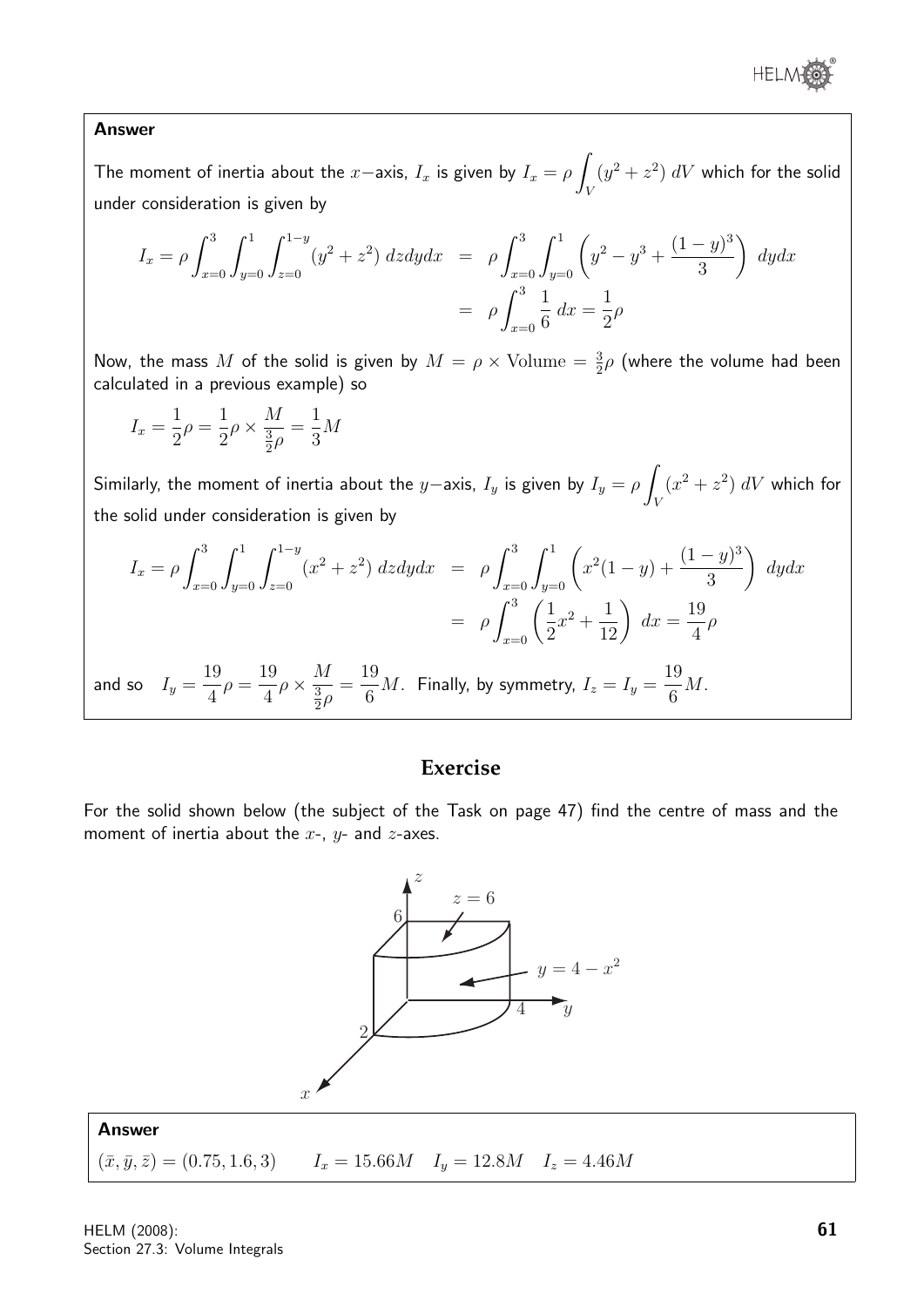

Your solution

A cube of side 2 is made of laminated material so that, with the origin at one corner, the density of the material is  $kx$ .

(a) First find the mass  $M$  of the cube:

Answer

The integrations over the cube are of the form  $\int^2$  $x=0$  $\int_0^2$  $y=0$  $\int_0^2$  $z=0$  $dV$ . The mass  $M$  is given by

$$
M = \int_{x=0}^{2} \int_{y=0}^{2} \int_{z=0}^{2} \rho \, dz dy dx
$$
  
= 
$$
\int_{x=0}^{2} \int_{y=0}^{2} \int_{z=0}^{2} kx \, dz dy dx
$$
  
= 
$$
\int_{x=0}^{2} \int_{y=0}^{2} 2kx \, dy dx = \int_{x=0}^{2} 4kx \, dx = \left[2kx^2\right]_{0}^{2} = 8k
$$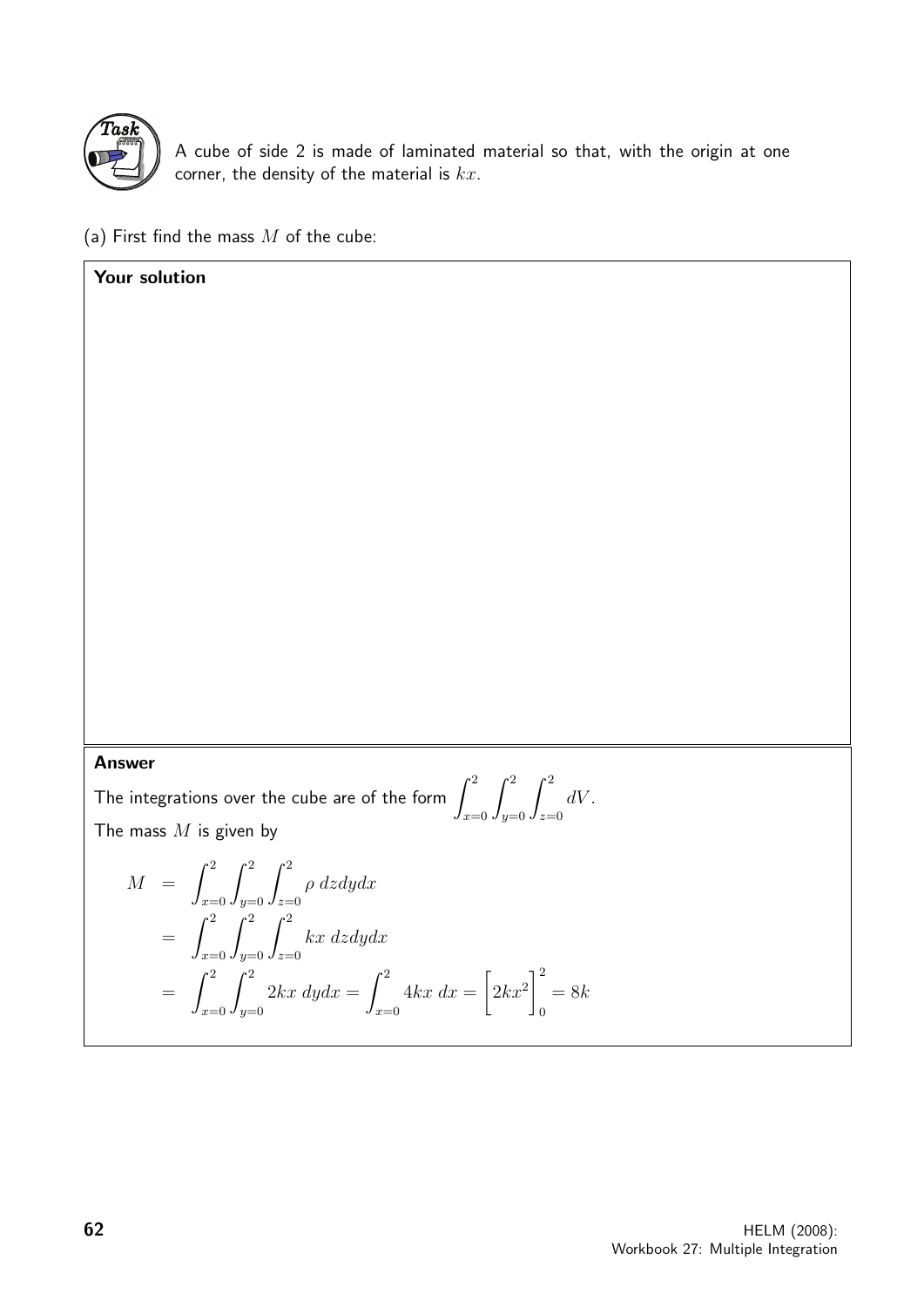

(b) Now find the position of the centre of mass of the cube:

### Your solution

Answer

The  $x$ -coordinate of the centre of mass will be given by  $\int \rho x \ dV$ M where the numerator is given by

$$
\int \rho x dV = \int_{x=0}^{2} \int_{y=0}^{2} \int_{z=0}^{2} \rho x \, dz dy dx = \int_{x=0}^{2} \int_{y=0}^{2} \int_{z=0}^{2} kx^{2} \, dz dy dx
$$

$$
= \int_{x=0}^{2} \int_{y=0}^{2} 2kx^{2} \, dy dx = \int_{x=0}^{2} 4kx^{2} \, dx = \left[\frac{4}{3}kx^{3}\right]_{0}^{2} = \frac{32}{3}k
$$

$$
\text{So } \overline{x} = \frac{\frac{32}{3}k}{8k} = \frac{4}{3}.
$$

The  $y$ -coordinate of the centre of mass is given by M where the numerator is given by

$$
\int \rho y dV = \int_{x=0}^{2} \int_{y=0}^{2} \int_{z=0}^{2} \rho y \, dz dy dx = \int_{x=0}^{2} \int_{y=0}^{2} \int_{z=0}^{2} kxy \, dz dy dx
$$

$$
= \int_{x=0}^{2} \int_{y=0}^{2} 2kxy \, dy dx = \int_{x=0}^{2} 4kx \, dx = \left[ 2kx^{2} \right]_{0}^{2} = 8k
$$

So  $\overline{y} =$ 8k 8k  $= 1$ . By symmetry (the density depends only on  $x$ ),  $\overline{z} = \overline{y} = 1$ . The coordinates of the centre of mass are  $(\frac{4}{3})$ 3 , 1, 1).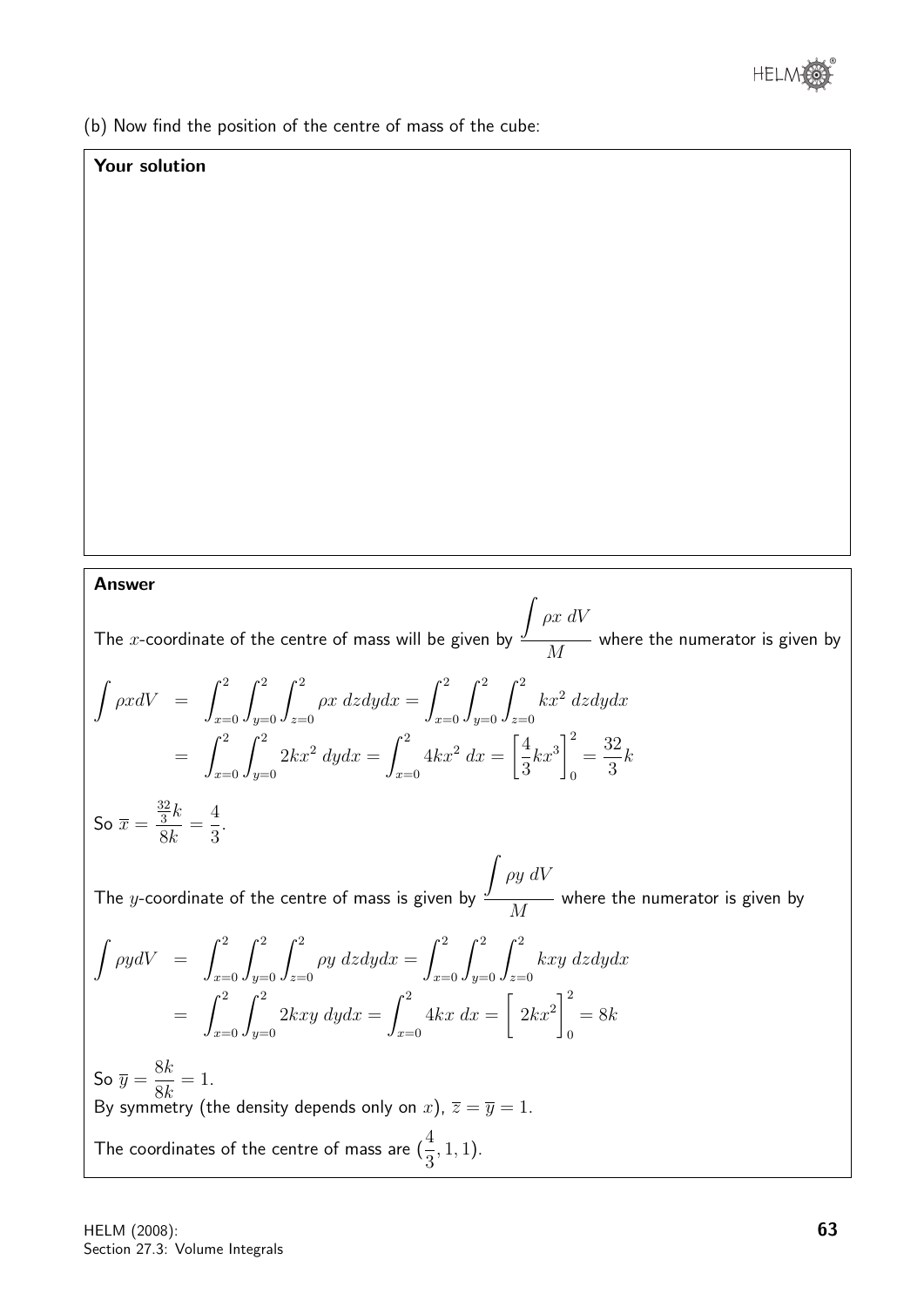(c) Finally find the moments of inertia about the  $x$ -,  $y$ - and  $z$ -axes:

# Your solution